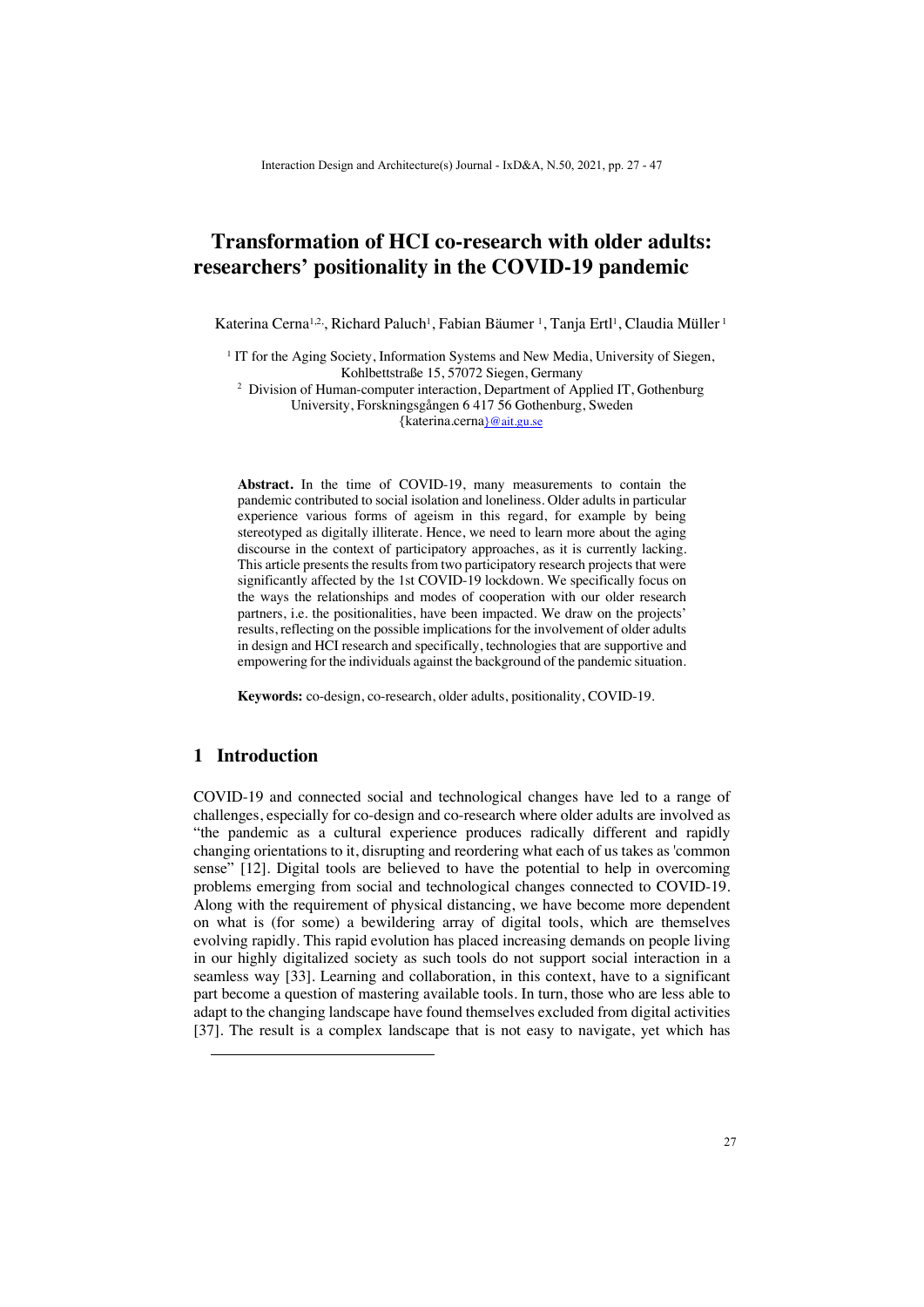become embedded in our personal and professional lives [26]. Life in Europe was forced to adapt to the health risks in March 2020. The health consequences of COVID-19 are not yet fully understood, which is also due to different virus variants [18, 51, 54]. The social consequences of the disease are also not yet fully clear and serve as the research topic of this paper.

This paper focuses on two research projects that took place during the 1st COVID-19 lockdown in Europe (March 2020 and further on). The first project "Project B", located in a big city and its surrounding area in Switzerland, focuses on the development of sustainable care structures in local caring communities and on the role of digital media in this respect. The second project, "Project A", is currently taking place in a small town in Germany, and targets the co-design of a mobile demo kit aimed at improving digital literacy and the everyday appropriation of digital media by older people. COVID-19 forced both projects to stop ongoing fieldwork and to look for new solutions to continue the research. We provide observations of appropriation practices for online communication tools from both projects, to support the work with older coresearchers within these projects. Up to now, it is common practice to hold workshops with older co-researchers on site. Conceptual considerations must be made, for example, on the joint activities as "third space" in a participatory design process [39] with an elaboration of methods that aim at supporting mutual learning between "professional" researchers and community members as co-researchers.

The broader aim of our paper is to understand how participatory research with older adults changes during rapidly changing times when it is not possible to meet in person. More specifically, our research question is: "*How do co-research and co-design change with older adults during the current COVID-19 pandemic?*"

In this paper, we start with a state of research to clarify how the discourse lines are addressed in the literature (sec. 2). In specific we focus on the aspect of aging in participatory design (sec. 2.1) and the positionality of the actors in the joint PD project (sec. 2.2). We will fill the identified research gaps with our data, referring to Project A and Project B (sec. 3). This will be followed by a discussion (sec. 4) and finally a conclusion (sec. 5).

### **2 State of the art**

In this section, we address the question of what lines of discourse emerge regarding COVID-19 in different fields. The goal here is to illustrate the current state of the art in the relevant literature and which work can be considered representative [5, 11]. The provided literature review includes work that has addressed these prior to COVID-19 and during it. Central to our research is what this means for older persons and how they are made vulnerable by societal structures, social practices, and also by COVID-19. We use our empirical material to show what solutions we can offer to current problems. A range between resilience and vulnerability becomes evident. Older adults have certain coping strategies with which they can manage stress and know how to deal with the current pandemic situation [7, 28, 45]. Furthermore, we do not view vulnerability as something negative. It is part of being human to also become vulnerable in some moments and cannot only be interpreted as a general disadvantage [48].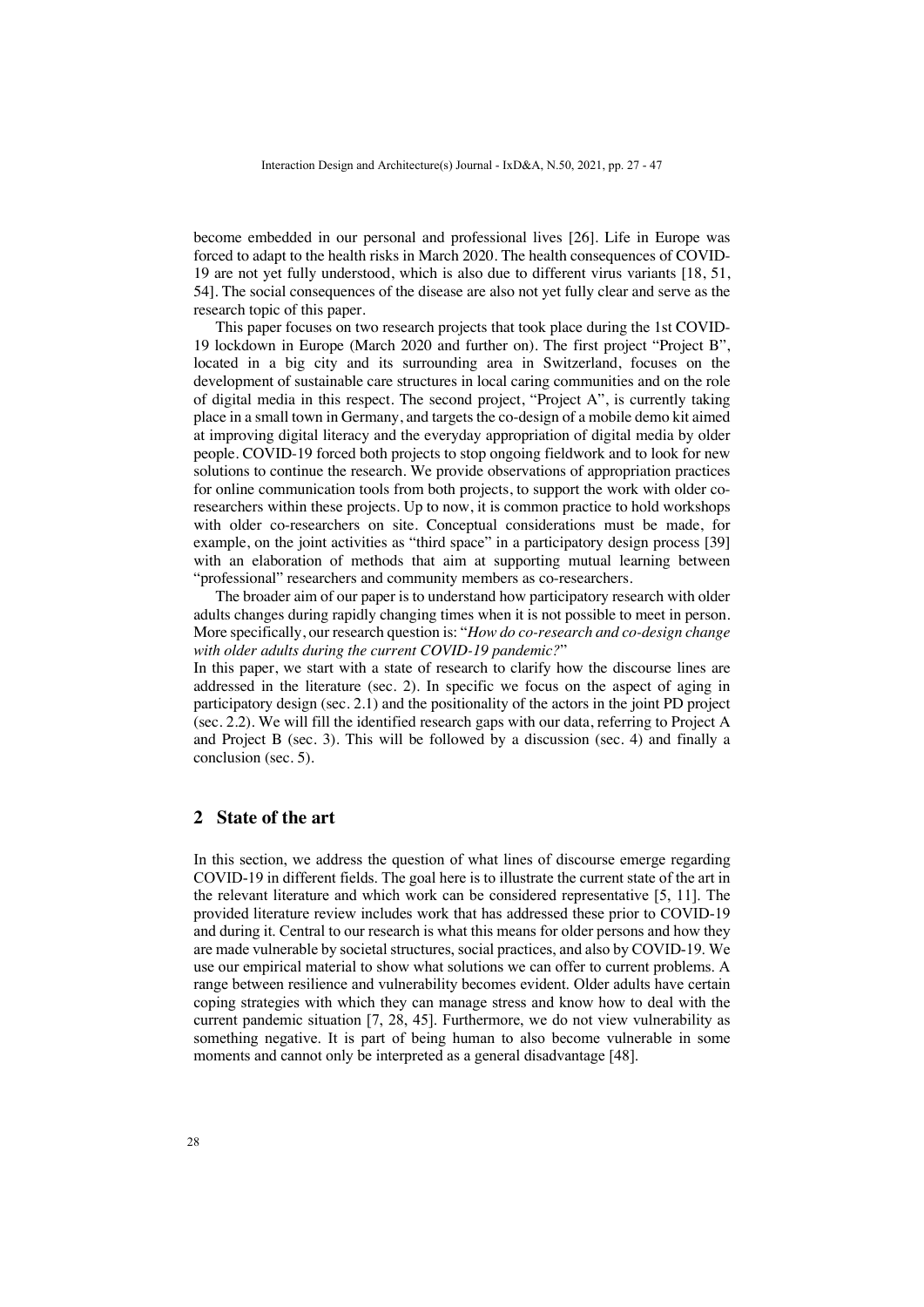To elaborate on these aspects, we will refer to the concept of positionality [4, 16]. Firstly, we will show in which position the older persons we studied found themselves, that they cannot merely be subsumed under the label *persons with vulnerabilities* and that they are capable to also shape their everyday lives in a variety of ways. Secondly, positionality as an ethnological concept allows reflecting the interactions between researchers and research participants in the field.

Social isolation and loneliness are a problem for older persons [37] but many other populations also suffer from physical distancing and social restrictions [13, 24]. Based on our data, we can show that many individuals have found satisfactory ways to cope with these issues. It was hence not our goal to paternalistically dictate to this group of people how they should organize their daily lives or how they should use technology. Instead, we tried providing them with opportunities to make their own decisions and to take responsibility for themselves. Next, we will first focus on the topic of aging in participatory design and then secondly on positionality.

#### **2.1 Aging in participatory design**

Aging plays an important role in many scientific areas of Computer Supported Cooperative Work (CSCW) and Human-Computer Interaction (HCI). The literature review published by Vines [53] is a critical examination of this topic, which has been researched for over 30 years. It reveals that in these fields aging is understood as a problem and technologies are seen as the solution. The authors also work out that aging is defined by referring to social interaction or socialization, to the decline in abilities and performance, especially with regard to the use of technical artifacts and to care and health needs. Following assumptions formulated in social and critical gerontology, they highlight how the modern CSCW and HCI research discourses promote ageism.

Findings on current discourses in the field of CSCW and HCI research and within Science and Technology Studies (STS) point e.g. to a significant discrepancy between the national and international funding invested in research and development projects over the last decade and the very low level of payback that can be seen in market-ready products (see, among others, [21, 41]. Explanatory approaches within STS are directed at far-reaching handling of stereotyping and particularly deficit-oriented assumptions about older people and about aging processes that run through the entire R&D chain from the initial call for funding at the policy level to project proposals and the research and development practices of research consortia [15, 41]. The work confirms early STS work that describes the "configuration of the user" by developers (e.g. [55]), a view that describes imbalances in processes from the provision of support to the adoption of deficit-oriented images of age among older people themselves.

Static procedural models within technology development, such as the Technology Acceptance Model (TAM) [52] or user research, which is predominantly defined by usability aspects [2], have been strongly criticized for ignoring socio-cultural contexts and thus forcing serious undesirable developments [17, 44, 53]. Ignoring the high diversity of the intended target group and the necessary orientation of IT concepts to the individual needs, interests, and preferences of older people leads in most cases to a "parachuting in" of digital technology [44], a "flying in" of technology concepts that, imposed from outside, cannot find a place within the subtle everyday worlds.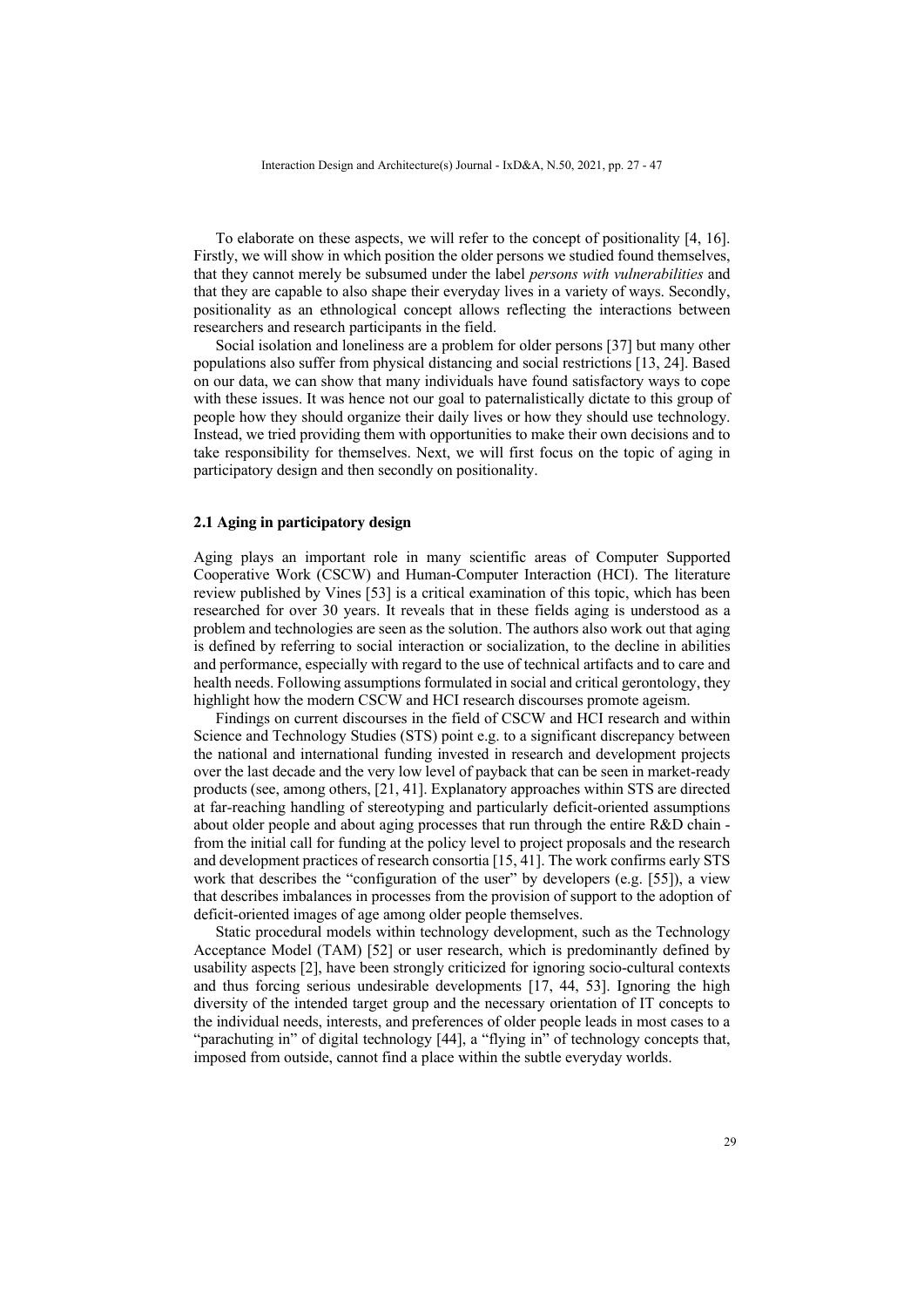Participatory design approaches are proposed as a solution - although not a unanimously favored one - which conceive of technology research and design as a coproduction process that is situated in the individual everyday worlds and practices of older people [25]. Critical voices, however, question the modes of participation actually practiced by older people with only low media affinity and competence to the extent that they see participation more as lip service than as a lived project reality [10]. Indeed, many questions remain open in the literature to date regarding the possibilities and limits of establishing cooperative relationships "at eye level" and in dealing with (self- )images of aging and older technology users. Related to this is the question of the significance of the originally connected democracy-oriented ideals of participatory design from the early socio-political and democracy-oriented participatory design studies of the 1980s [36].

There is no question that participatory IT research with older and non-tech-savvy people or persons with low digital literacy is highly presuppositional (e.g., [22, 47]). Our studies contribute new insights for understanding co-design and co-research with older adults which became visible during the COVID-19 crisis. On the one hand, our empirical results confirm the findings of STS research regarding the strong charge of IT research and design in the field of aging technologies with prevailing images of age and aging. However, studies also show that not only designers (researchers/developers, caregivers) configure potential users [15, 55]. They also demonstrate how older persons self-affirm, position, and locate themselves as research partners and potential technology users [23, 36]. In this way, older users also project themselves onto technology, adopt guiding principles of technology and images of old age that guide them in their appropriation process, in their interest and motivation, or even in their refusal to engage with digital media. The concept of "imagined affordances" [6] can be used to describe the phenomenon of multiple imaginary worlds and practices in an overarching way.

Thus, we can show how knowledge about certain forms of configuration and affirmation can be productively applied in a design project to transform the "userdesigner" relationship in terms of practices of joint cooperative design of shared processes and goals, and in particular to conceptualize practices of participatory design with older, less technology-savvy individuals [36].

#### **2.2 Positionality**

A researcher's beliefs, opinions, values, norms, and social background shape how research is conducted. This affects what data are collected, how it is collected, how it gets analysed, interpreted, and presented. These aspects are also known as researcher positionality. In this paper, we view positionality as linked to the processuality of the research because the participants as well as the researcher collectively determine the research process. It is the respective identities taken and lived by the stakeholders that drive perceptions in a particular direction. It is meant to help reflect on a researcher's bias and whether he or she has outsider or insider status in relation to a particular field [34]. This is particularly relevant in relationship work [38].

Ethnologists questioned the representation of people in research. This was evident in *othering,* a process through which certain prejudices were associated with persons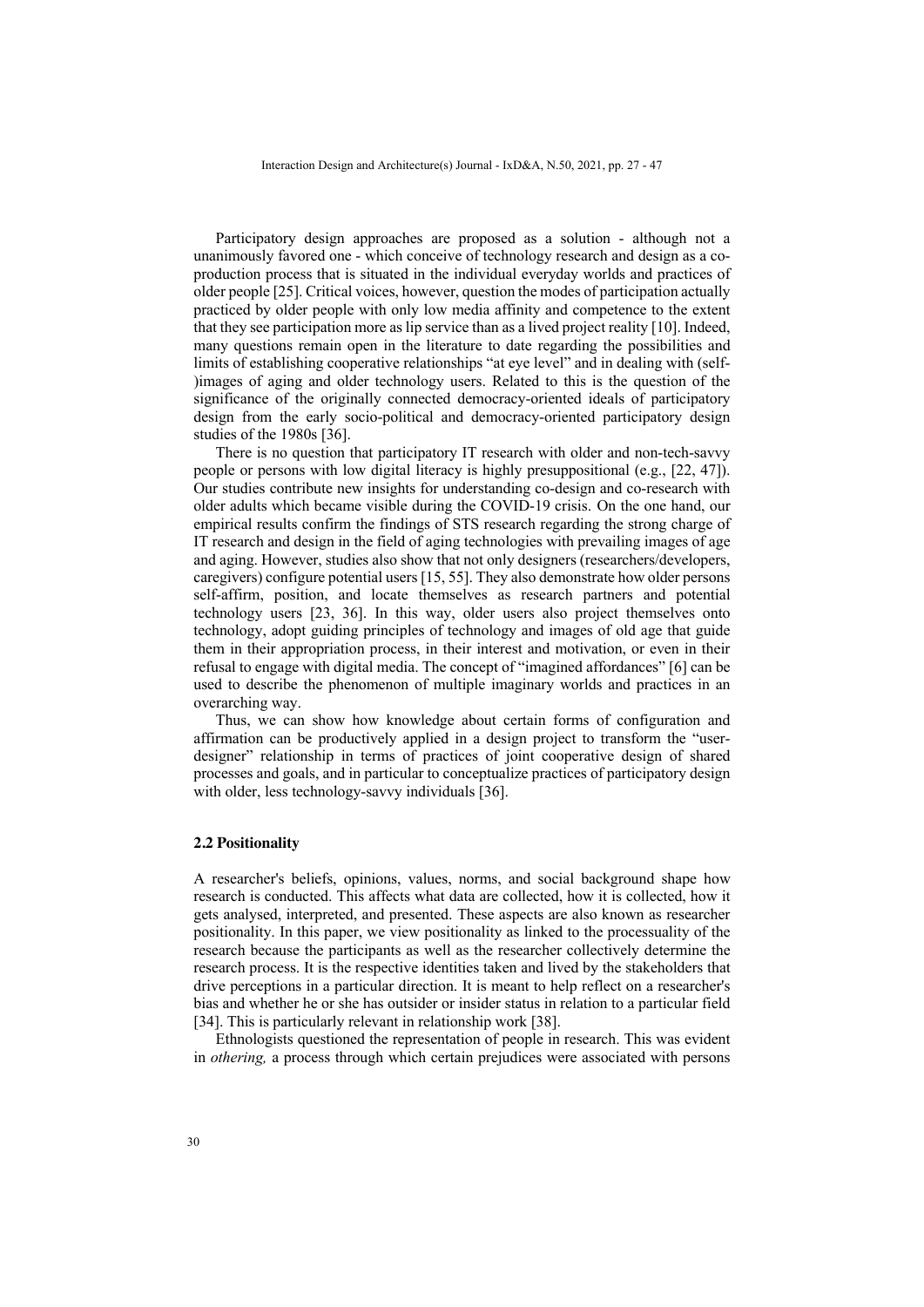from other cultures. Likewise, the positioning of the ethnographer, through whom ethnographic knowledge was produced [4, 55], was discussed and reflexively confronted. However, it was not only discussed on a scholarly level, but the stakeholders themselves drew attention to the problems as well. The researcher doing an ethnography brings her/his own "knowledge backpack" in a certain way, which affects her or his view of a particular field. In addition, social structures influence research. This leads to a reflection in which the specific context, situation, place, and time in which the research takes place are also examined in HCI [3].

The positioning of the researcher and the research participants can be understood as a practice. This is not a static condition but a dynamic process, which is continued and negotiated in social interaction. The task of the researcher is to constantly reflect on this in her or his own research as well and show what significance this has for participatory design. For example, it can be shown how relationships are shaped or power relations contribute to hierarchization [16]. For us, it is significant how the relationship between younger researchers and the older co-researchers takes place. This process is embedded in the perceptions of others and of the self that surrounds the topic of age and aging. There are also certain ideas about how and what technology should be used by older people, which impacts particularly technology development [40].

Regarding the aging discourse, there are several examples from research with older people of how the positionality of the researcher can have an impact on the research [34, 49, 50]. Especially when there is a large age difference between the researcher and the subjects being consulted. This can contribute to the researcher being denied the ability to understand the everyday challenges of older persons if the researcher is too young. This applies, for example, to aspects related to health. On the other hand, the younger person may also be given the status of a daughter or son to be told how to live their life or what decisions they should make in the future. Therefore, Liamputtong [30] suggests conducting focus groups when the age differences are too significant because then the researcher focuses on moderation and older persons can decide among themselves how they feel about a certain topic. Another way to diminish the insider/outsider distinction can be done by conducting participatory research in which stakeholders can participate on an equal level with the researcher. In HCI studies, such an approach would be appropriate [43, 58].

Lazar [29] points out how HCI studies with persons with dementia should represent the positionality of this group. In many studies, these individuals are perceived merely as recipients of assistance, assuming that technologies could compensate for their cognitive impairments. However, this does not consider the complex everyday world of persons with dementia, which is more multifaceted sensorily, emotionally, and cognitively than a mere focus on abilities could depict. They have to be seen in a holistic perspective as individual persons to try to capture the full complexity [32, 57].

#### **2.3 Research gap**

As a research gap, we identify that it has so far remained open how positionality in times of physical distancing influences co-research, especially as the need to use digital tools arises. In research with older persons and how they use technologies, there is already a distinction between insiders and outsiders, which arises, for example, when it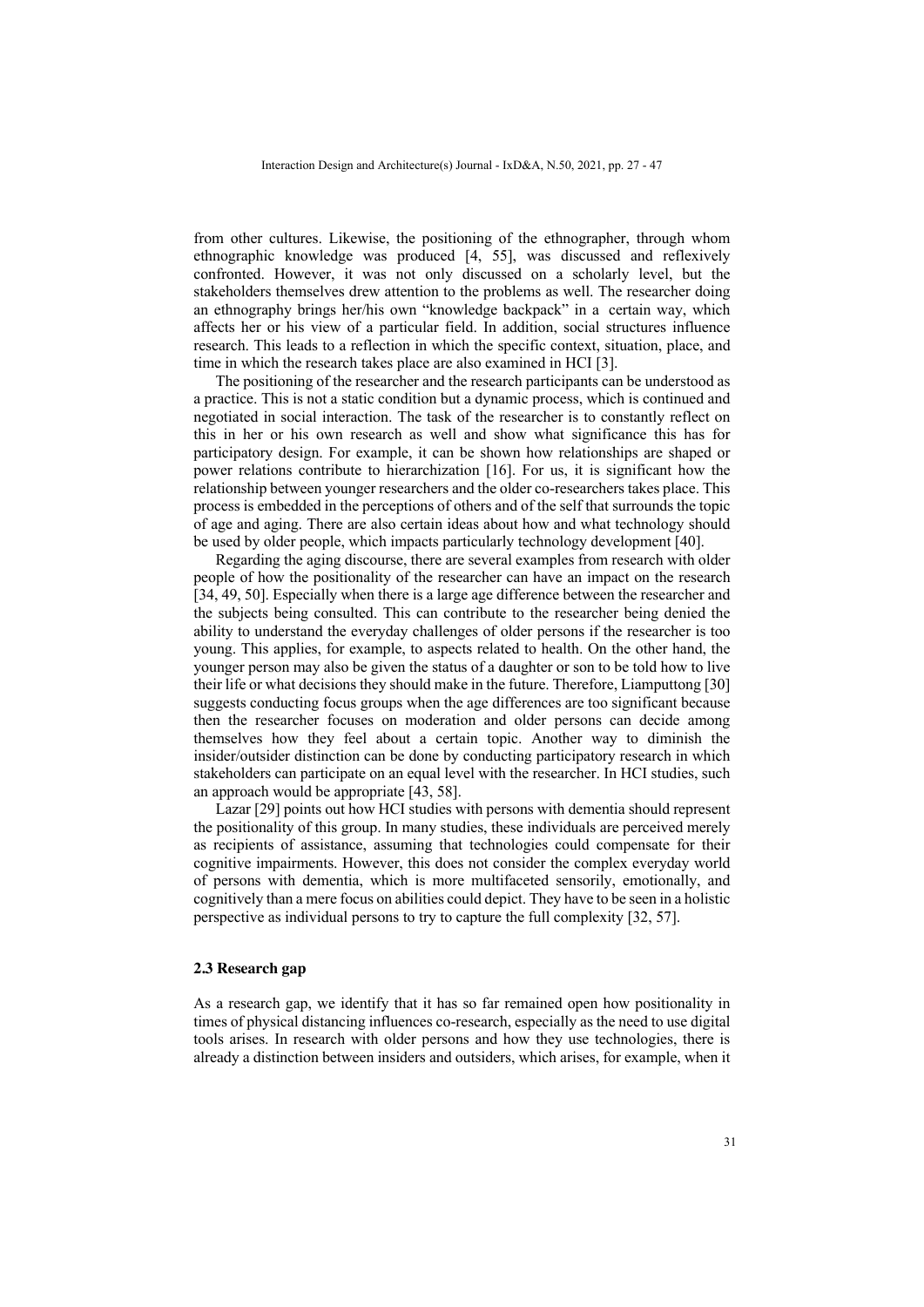is assumed that young people as so-called digital natives can already use technologies [34]. The argument is that younger people have grown up with digital technologies and therefore know how to handle them. Such a perception continues the distinction between insiders and outsiders, which is further cemented in an online environment. Now under COVID-19, certain aspects can become even more visible again.

Indeed, other forms of positionality can only be realized under more difficult conditions: Younger researchers are in the position of representatives of digital technologies to be adopted, accepted, and appropriated by older participants. Something that could be accommodated in an offline environment, e.g. by making visible older persons who succeed in using digital technologies, is overshadowed in the online environment. One's own performance is the focus of attention because the actions of others cannot be directly perceived and compared. Thus, it seems like we as researchers tell older persons what they should learn.

However, we do not intend to say that only young people are fundamentally able to use technologies, nor that older people fundamentally do not understand how to use them. Instead, imagining can lead to a certain positioning, which is often the starting point for participatory design: The positioning into insiders and outsiders who do not understand the other's experience and thus perception of the world.

With our research approach, we would like to show a potential solution for heterogeneous positioning in situations when on-site collaboration is not possible. This is an aspect that has gained relevance especially due to the COVID-19 pandemic. Typically, research showing older individuals how to appropriate digital technologies would not take place online. Now, however, this has changed. Thus, two interdependent necessities can be identified regarding our case study in Germany. First, the need to participate in online environments. Second, the need to use digital technologies. These are issues that cannot be solved by technology alone. We, therefore, present social practices that demonstrate a way of dealing with these issues so that we can empower the participants and support them in their daily lives. Furthermore, our participatory research helps to close the gap between the insiders and outsiders and to realize successful cooperation. The study from Switzerland represents another case of empirical work dealing with the aspect of positionality reflecting on practice-based and ethnographic research.

## **3 COVID-19 Reflections, Adaptations in Research, Methods, Personally as Researchers**

In the following section, we will illustrate the effects of the COVID-19 crisis on HCI co-research with older adults. Each section first provides information about the project, the setting, and methods, followed by a description of how participation in the projects developed and reflections on participatory research and positionality. We will first present Project A (3.1) and then Project B (3.2). Both projects use participatory methods, but they differ in their focus on the community. Project A works with individual senior volunteers in a city and with an association. Project B is communitybased from the outset and is designed for community-based participatory research that connects very different stakeholders in a Swiss community, such as municipal actors,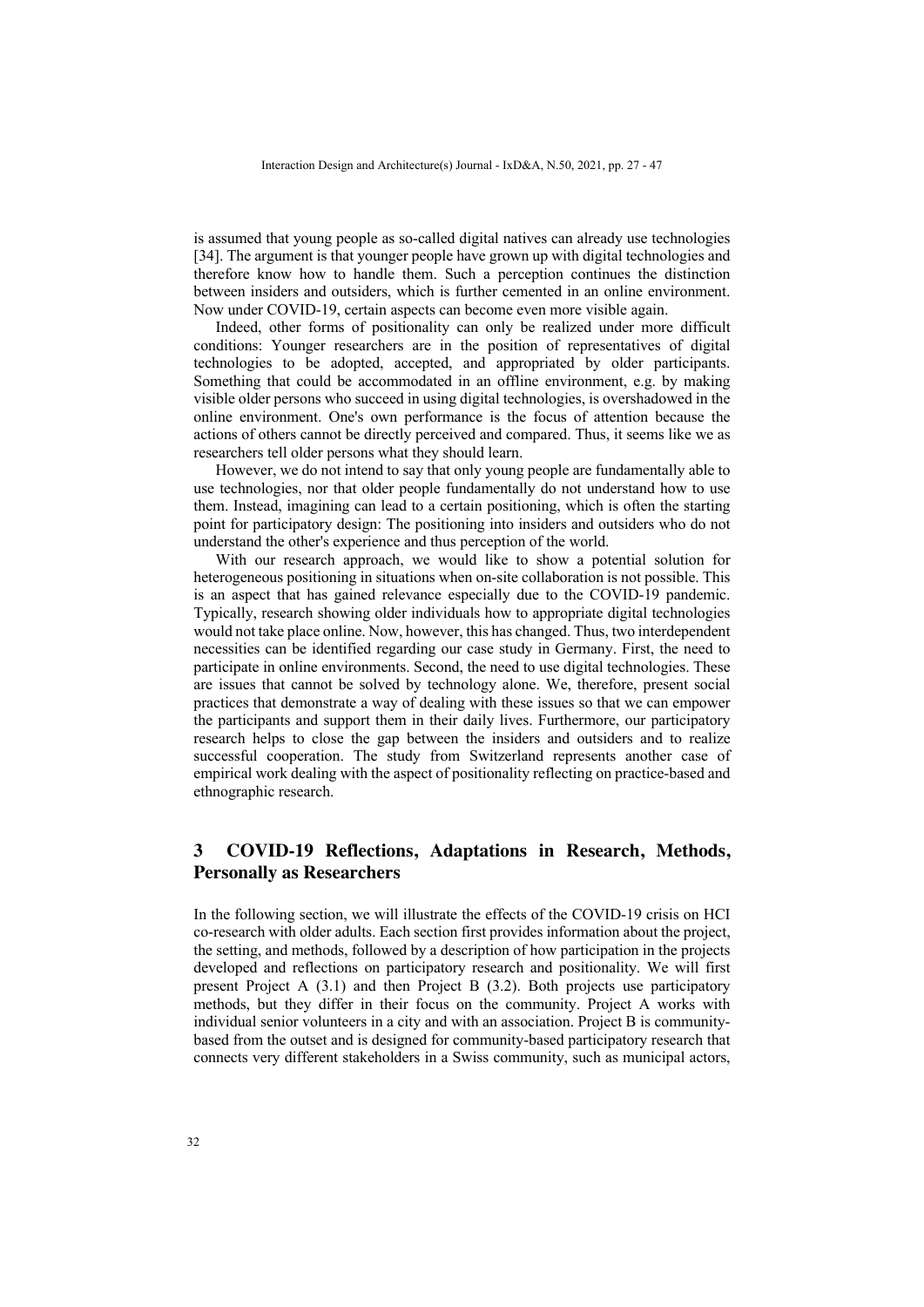association actors, and interested residents, with the aim of developing measures for the whole community.

#### **3.1 Project A: Going online with older adults**

**Project A.** Project A is an interdisciplinary and multinational project studying digital literacy of older adults. The particular subproject relevant for this paper focuses on fostering digital literacy of older adults in the context of participatory design. A broader aim this subproject addresses is autonomy of the older adults as a consequence of their digital tools use. To understand and support this issue, the goal of the project is to codevelop a mobile demo kit with the older participants. This mobile demo-kit involves learning resources for older adults and other relevant stakeholders to understand older adults' use of digital tools in the context of the aging society.

**Setting & methods.** Two groups of older adults were invited to participate in the project activities. The first was recruited from the local senior computer club, with whom our research group has collaborated before. Both regular club members but also three instructors decided to take part in our activities. The second group was recruited from a group of older adults previously engaged in another research project. We also started conducting participatory observation in the local computer club, to get a richer understanding of the local context in which the future learning activities would be embedded. Already here we have learned about one of the most important motivations for older adults to come frequently to the club: to be able to practice using digital tools in a safe space.

Altogether, we worked with 21 older adults who were between 65 and 80 years old. The group was very heterogeneous when it came to their digital literacy (ranging from complete beginners to experts), different motivations for joining our project (staying up to date with modern tools, teaching digital literacy to peers, collaboration with a university, or be in touch with younger people) or familiarity with the university-run participatory projects (ranging from complete beginners to experience with collaboration over several years).

The research team that organized the participatory workshops consisted of a junior and senior researcher (first and last author) and a group of students who were employed to support the workshops. Students were already familiar with some of the participants, which contributed to a good and cheerful atmosphere. Meanwhile, the students come from Germany and fully speak German, the first author speaks only on a conversational level and does not come from Germany. The research team was between 23 and 46 years old.

Once the groups were recruited (with the majority of the participants who were familiar with the university collaboration and two completely new members), a series of workshops with the older people were planned by the researchers. During these workshops, we planned to introduce a range of devices (mobile phones, tablets, smartwatches, smart speakers, smart self-tracking devices) in person. In line with [23], we focused the first meetings on enabling the older participants to get more comfortable with digital technology. This was a necessary step for them to be able to better engage with the participatory design activities that were to come later. During the enabling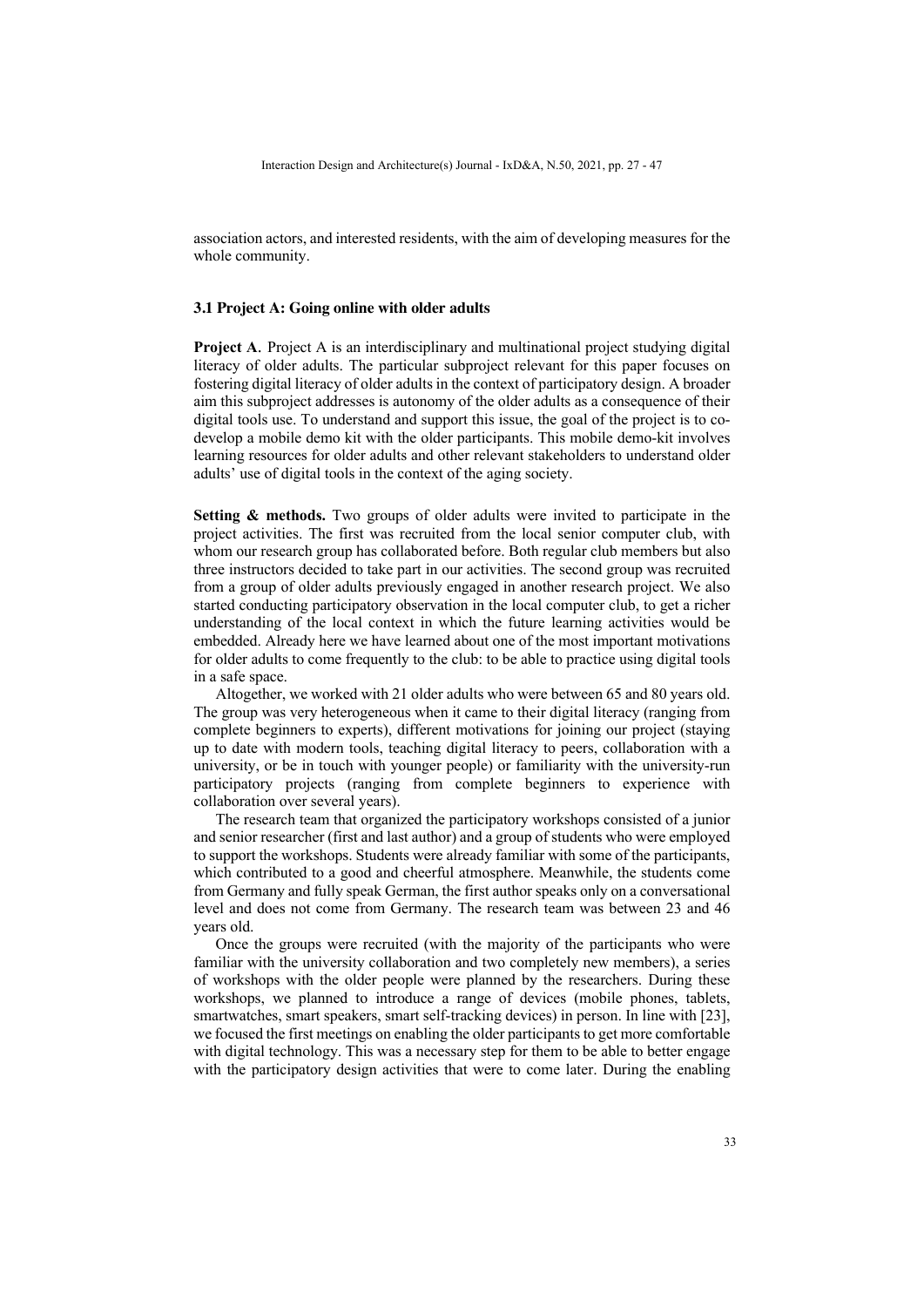phase, we established ways to communicate outside of the workshops by an instant messenger (Telegram) and collaboratively explored Telegram use by exploring various functions such as sharing pictures, making videos, and taking screenshots. The workshops were structured but also very lively and often developed according to the older participants' needs and interests. Older participants would often talk over each other when experiencing problems with their smartphones or tablet PCs. Sometimes problems were perceived as so pressing that immediate explanation and help were demanded, other times older participants talked over each other because they struggled with hearing or not noticing that a session had already started. In addition, the PD workshop was both an environment for learning and for co-design, so goals were sometimes overlapping. By and large, however, situations could be managed as, through line-of-sight, researchers and students were able to repair situations fairly rapidly, without the need to actually interrupt the group activities. In the last in-person sessions, speech assistants and smartwatches were handed out to interested parties in one of the groups to be explored at home. Exchange and discussion formats as well as the collaborative development of usage instructions were planned for the following workshop sessions.

Altogether, we have organized two workshops with the group of participants from the previous project and three with participants and instructors from the local computer club. The first workshop took place in early February and the last one at the beginning of March 2020. We managed to get familiar with the participants as well as enable them to use relevant technology such as Telegram for our communication. However, the quite rapidly changing situation in relation to COVID-19 prompted us to consider changes in our approach in our collaboration with older adults.

**Handling and negotiation of the participation during lockdown.** Safety was an overriding concern. We, therefore, reached out to our older participants through Telegram (our main communication channel) and inquired about their own position regarding the situation. To our surprise, many of our participants in both groups wanted to continue, putting emphasis on the need to meet despite fear. However, then also institutional restrictions came into effect and we were forced to abandon face-to-face meetings. We knew from previous experience that older adults needed regular practice with new technology and that our research work was best fostered through long-term commitments, so we then inquired about interest in online workshops. This was met with mixed reactions - one of the participants expressed a strong distaste for that idea and after a brief exchange even left the group.

However, the majority of the older adults answered positively and we, therefore, proceeded with planning. Given our commitment to a participatory action-oriented approach, it was also our intent to see whether we might contribute to the participants' situation during the lock-down and learn whether we could support them with our experience with digital artifacts and especially online communication tools. As the first measure, we hence conducted a series of interviews, in which we wanted to learn about the participants' experience but also identify which possible needs they have which we could address (such as feelings of isolation due to lack of social contact). Overall, the participants did not seem to struggle with the situation in a dramatic way. Although they expressed sadness because they could not proceed with their regular activities,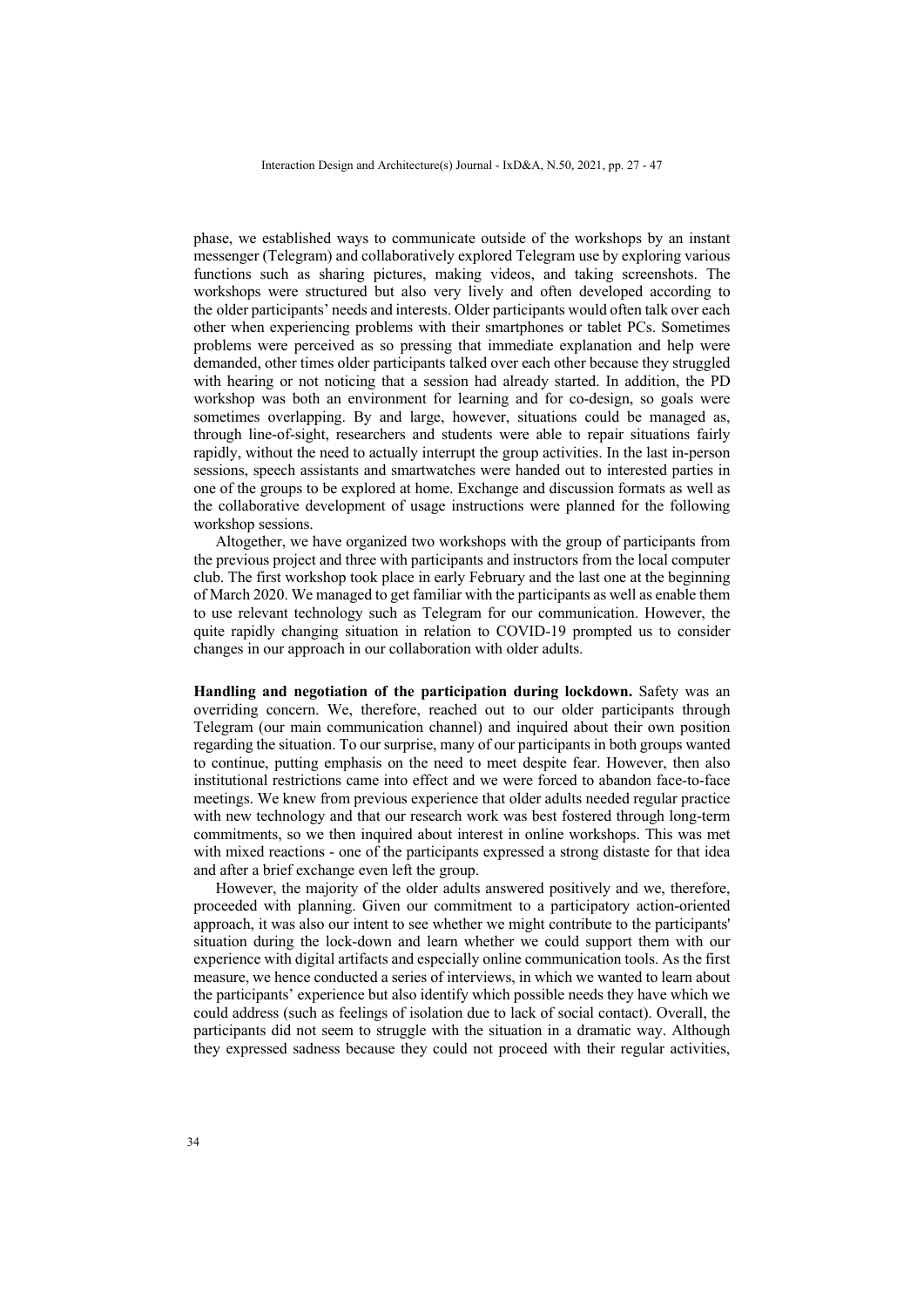such as visiting grandchildren or going to public spaces, they seemed at peace with the situation and instead focused on safe activities such as walking, gardening, or cooking.

Because the situation developed quickly, in combination with our limited resources, we chose to explore which off-the-shelf applications might be suitable as support for our project. During the start of our online workshops (middle of March) the global situation remained extremely unclear: we did not know much about the virus itself, but also how strict the restrictions would have to be or how long they would last. Hence, we decided to go on with supporting the older adults in how to use online communication tools over distance, despite that this is an underexplored method of teaching older adults.

First, we tested out different tools, namely Jitsi, Skype, and Zoom. The first meetings were more of a disastrous character. We chose to start with Jitsi, as it seemed to provide the least complicated way to access the online meetings; for example, no profile had to be created. When we used Jitsi for the first time, we had to stop the meeting after 10 minutes because of the constant echo and confusion among the participants. The design of the tool (made for one person talking at the time and switching of the view depending on who speaks) did not match the organic way the older participants were used to talking during our in-person workshops and the whole situation became extremely stressful. During the second online meeting when using Skype, we managed better but because of long pauses which the moderators had to spend on fixing individual problems, many participants became bored. Finally, we tested out Zoom. Together with our refined insights from the previous workshops, we were all able to make it work in the least stressful way. As Zoom was during that time the most reliable online tool that was accessible to us, we have decided to continue using it. For almost two months we met on a bi-weekly basis and practiced together the digital competence of the older participants, such as joining the session, sharing links, and writing in chat. At the end of this intensive period, we again discussed with the older adults if they want to continue working with us. The participants wished to continue and we agreed on less intense (monthly) meetings.

Through these initial explorations it became clear that if we wanted to continue collaborating with the older adults and later progress to co-design, we needed to foster their ability to use the online communication tools. Up to today, we have been hosting our monthly workshops, currently engaging in co-design activities. Eventually, two more participants stopped taking part in our online activities, communicating to us that it does not bring them anything new. On the other hand, two other participants who did not join us at the beginning were able to join us during the later sessions. Our way to foster our older participants' capabilities to use online communication tools could be summarized as the following.

Both the researchers and the older participants need to understand which digital tools the older adults have and use to join the online workshops [8]. This is not a straightforward relationship, as only having access to a digital tool and its related applications does not mean the older participants know how to use it to join the online space. If the researchers do not know which devices, apps or which versions of them the older adults have, they also cannot support them. To overcome this challenge, it is necessary to collaboratively explore which tools and capabilities the older adults have access to, how to communicate that to the researchers and in turn, which support should the researchers provide the participants with. This process builds on mutual learning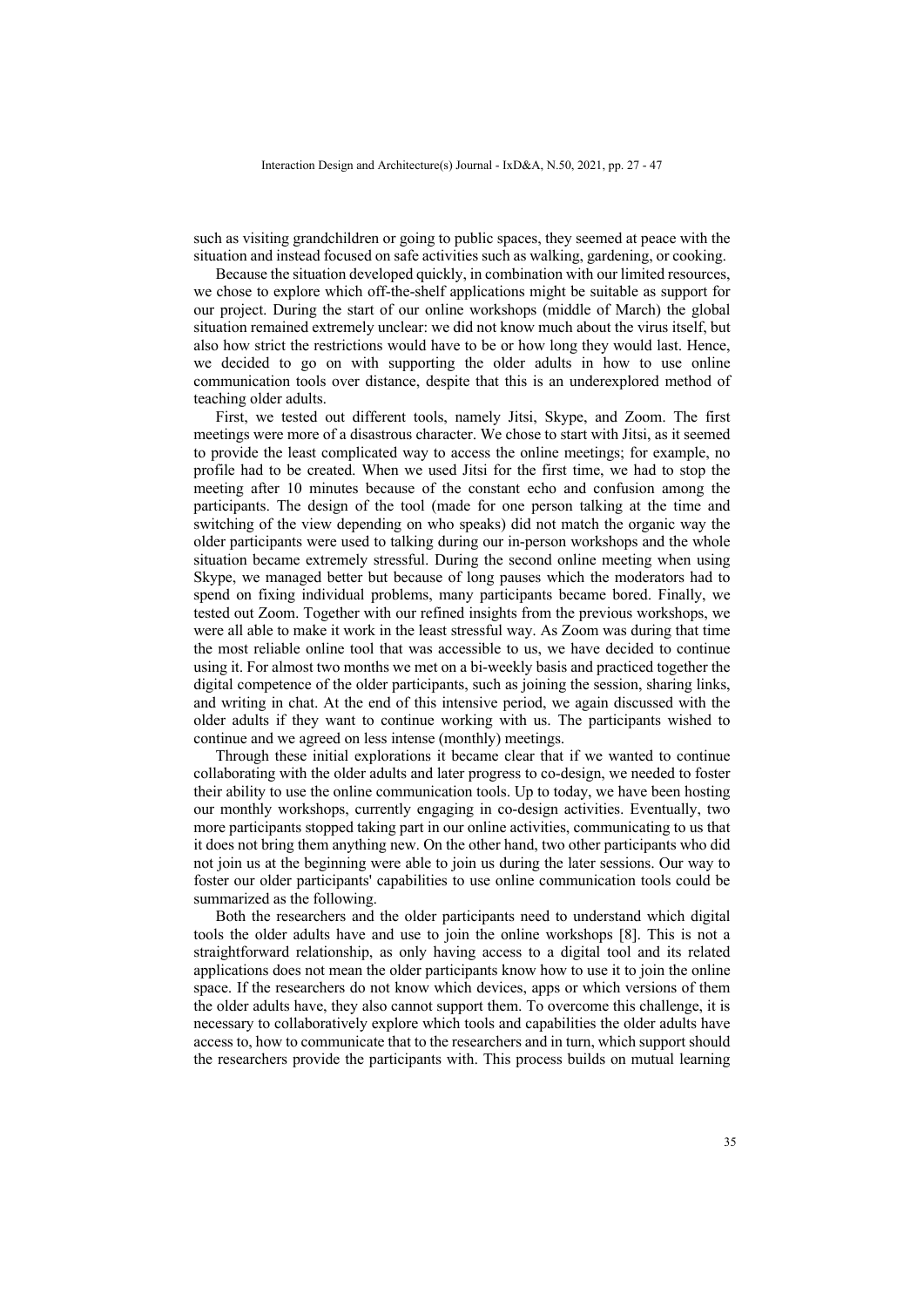and is only possible to build gradually over time. It was also necessary to involve a combination of different tools with different technological advancements - for example, a video-conferencing tool in combination with a messenger and regular phone calls.

Because of the lack of shared physical space, heavy emphasis had to be placed on verbal instructions. This kind of in-the-moment support was necessary to help the participants navigate the interfaces of the digital tools. This instructional scaffolding was required despite the fact that there are numerous resources online on how to use digital tools online, a range of them even targeting older adults. Despite that these resources often involve instructions on how to use the tools, they do not provide enough information on how to follow the instructions. An example can be sharing an instruction with the older adults "click on the link". However, this instruction does not provide them with enough information about what clicking on the link means. This kind of contextualization is hence necessary especially at the beginning of digital tools use. This problem further involves not only what is possible to do with the digital tool (such as press buttons or click on links) but also which behaviour is adequate, such as when to start talking during a video call with more than two people.

Finally, an important aspect of providing older adults with support is to be knowledgeable of the relevant social networks the older participants find themselves in. For some of the participants, it was possible to join only through their personal networks, for example when a son or a friend set up the starting of the call for them. On the other hand, social networks can also be a problem to tackle, such as when the researchers' instructions do not match the ones a family member is providing. As the instructors were also participating in our online activities, they often took charge in the efforts of trying to bring participants online or support us when navigating in the online space.

**Reflections on participatory research and positionality.** We started our project with the goal to empower older people to become autonomous by using digital tools. In the changing socio-technical conditions, this effort became a challenge as access to the learning space has become digitalized. Reaching this space in the first place required new competencies from the older participants (how to participate in an online project) and the researchers (how to support the older participants in using online tools). What in the end became possible was highly dependent on the different motivations of both the researcher team and the older participants. As socio-informatic researchers, we were motivated to do something to contribute to the perceived situation of older adults. Given our expertise, we extended the scope of our research efforts and refocused them on supporting online tools' use. On a more personal level, we were all concerned about the possible exclusion of the older adults from society. Providing the older adults with access and useful skills seemed to us as a possible way to overcome the threat of exclusion. However, the participants took part in our project for a variety of reasons: to learn new skills, to stay up-to-date with technical developments, but also to be involved in a social context and in touch with the younger generation. Observing how the older participants handled their taking part in the online workshops in different ways, tells us that what participation meant was different for every participant, depending on their own needs and motivations.

Becoming capable of participating in a context that requires new skills also opens opportunities for becoming vulnerable, i.e. not able to overcome the barriers in an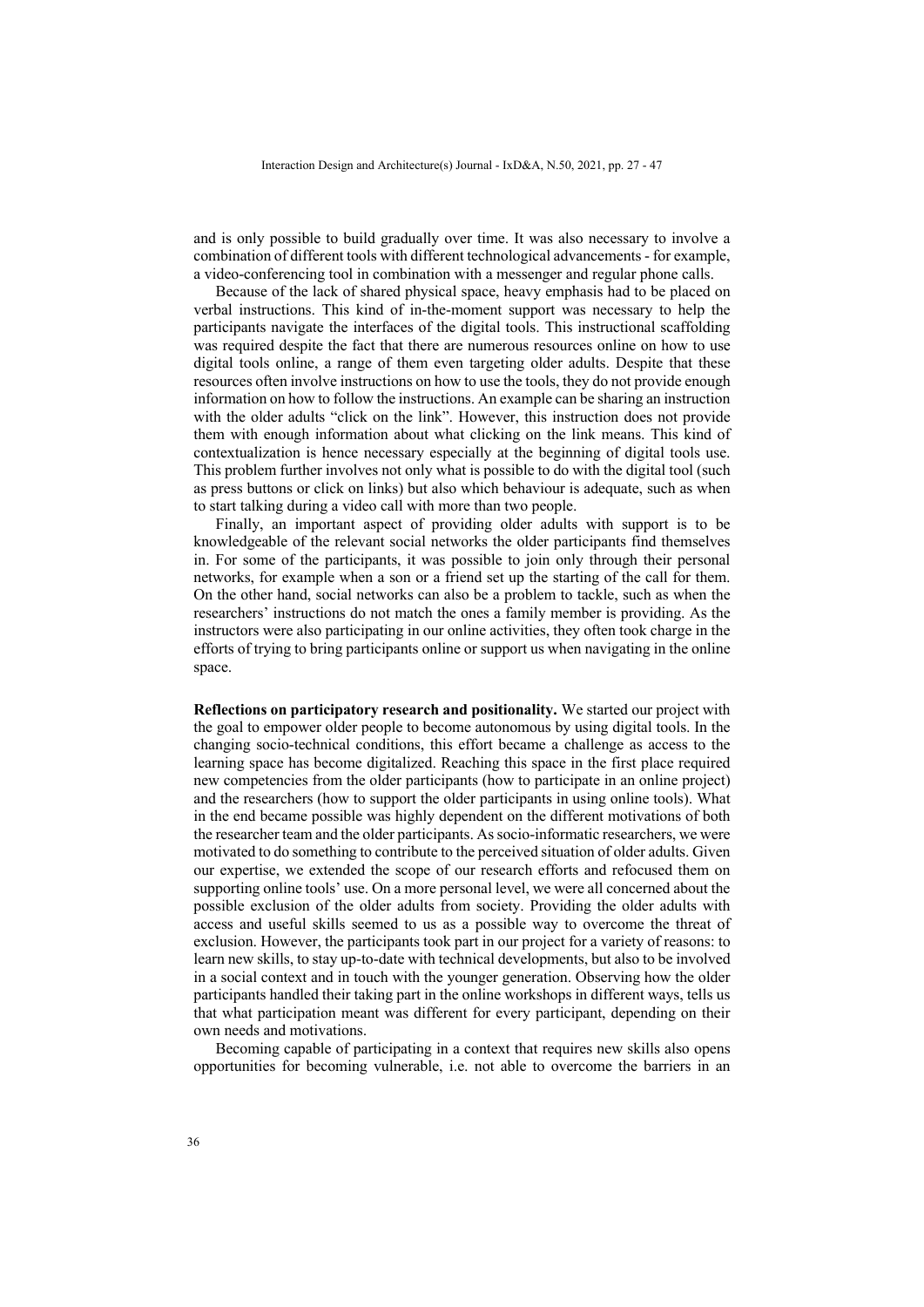environment where we find ourselves (or trying to be in). The older participants were quite explicit in what they wanted (to stay in touch with the research team and keep on learning) and we tried creating a space in which this was possible. In the beginning, this was almost impossible: the digital tools we chose created a space that was not possible to reach for the older adults - at least not without extensive support. And it was not possible for us as researchers to provide them with appropriate support, as for us too this was a new situation. By trying to fix perceived problems connected to images of the older adults, such as the threat of social isolation, we invited them into the digital space; but as a consequence exposed them to an environment in which we could not properly support and navigate (at least at the beginning). In this paradoxical situation, both participants and the researchers became vulnerable to some extent.

### **3.2 Project B: Older co-researchers during the pandemic**

**Project B.** Project B combines the concept of "Caring Communities" with the approach of "Living Labs". The latter creates a learning and exploration environment that develops the design and evaluation of digital solutions not only for people but with people [43]. Participatory development (co-design) and testing in and on everyday life (instead of only in the lab) were central elements. In this project, we expand the attention and action radius from digital to social innovations. The aim of the project is to explore the everyday life circumstances of older adults with care needs living at home and co-create community-based interventions which enhance the persons' quality of life beyond professional care services [35].

**Setting & Methods.** Representatives of three municipalities in German-speaking Switzerland are partners with two Swiss research institutes and a German one. With the announcement of the project approval, talks were first held with these people (managers of outpatient care services, community/health leaders, members of the commission for the elderly). Together, information events were planned for the respective communities in order to win over other local organisations and individuals for cooperation. In the course of the project, teams in very different constellations and at different levels of participation set out to shed light on the local structure of the "caring community" and to define possible research questions and methodological approaches as well as to establish cooperation alliances. In all communities, the joint work picked up speed in the winter of 2019/2020 and initially experienced an abrupt full break with the lockdown.

In one of the participating communes, Bachdorf (pseudonym), cooperation took place with the head of the health department and the local senior commission since the start of the project. The senior commission was a board of local older adults which took over volunteer work for the commune in respect to all issues that affect the everyday life of the older citizens in the commune. With the community representative and six representatives of the Seniors' Commission, there were initially several meetings in the town hall to consider together how to draw attention to the project idea and invite more people to co-research. Two larger events were planned together: on the one hand, a large information event for the whole village in September 2019 and the participation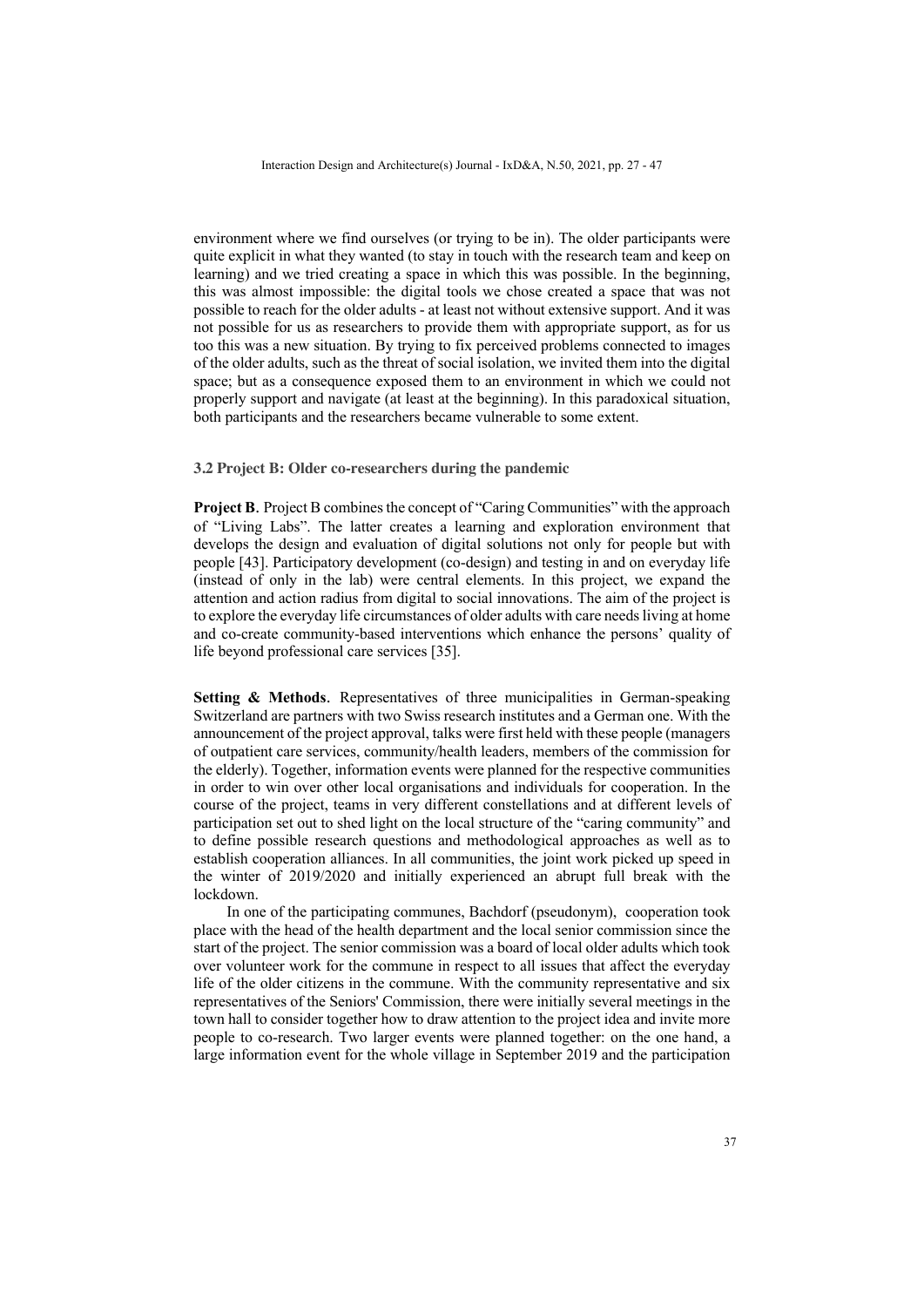in an Advent bazaar on a Saturday in November 2019 and, on the other hand, as an opportunity to get in contact with older adults as possible interview partners. After the jointly organised public information event, to which all households in the municipality were invited, some interested younger residents joined, so that until today there has been a solid core of seven people who have been engaging the project with the researchers. With this group, bi-weekly on-site meetings in the village hall started in October 2019.

The first close objective was to design, plan, conduct, and evaluate a qualitative interview study in a participatory approach with the question of what the domestic living situation of people with support needs was like. The epistemological orientation for the joint study is based on principles of participatory health research [56] and the methodological approach is based on Grounded Theory [20]. In our approach, the key assumption we built our analysis on is that the deeper conceptual understanding needs to be connected and directly derived from the empirical material. Hence, we have drawn on Grounded theory especially when analyzing the interviews through open coding as well as when building concepts together with participants through further coding.

Another long-term goal was the joint development of community- and sociotechnically supported measures based on the results of the qualitative study. In this paper, we report on the first phase, namely on activities in the framework of the joint development of the research design, planning and training measures for the coresearchers in qualitative methods.

The group had set itself the goal of becoming better acquainted with the needs of people in Bachdorf, who live at home and need support in their daily lives. Over the course of several bi-weekly meetings, the research design and planning had been deployed, as well as training in qualitative methods for and with the co-researchers in order to be well prepared for interviews with other local older residents who would agree to become interview partners.

Besides the on-site meetings, agendas and protocols of the meetings written by the researchers were distributed by email. All co-researchers were familiar with using the internet and e-mail communication. All also used smartphones and were familiar with instant messaging tools, where we built upon creating a group in the IM tool "Telegram", in order to have multiple communication channels for interaction between the be-weekly events. Besides email, the Telegram group provided the option to quickly ask a question or send a note which was seen as helpful by the co-participants.

In further meetings, an interview guide was developed together and the procedure for a sampling strategy for contacting possible interview partners was discussed and planned. Just when everything was settled and everyone was ready, the lockdown came.

**Handling and negotiating the co-research during the lock-down**. At first, we were blocked because our contact person at the municipality was completely absorbed by the current situation in the community and signaled that she could not take care of the project in the current situation. Due to the quarantine and isolation requirements, we also had to cancel all meetings and activities for the time being. For us, the question naturally arose: What do we do now? But immediately also: And how are our coresearchers doing? Do they need support? If we are currently suspending joint research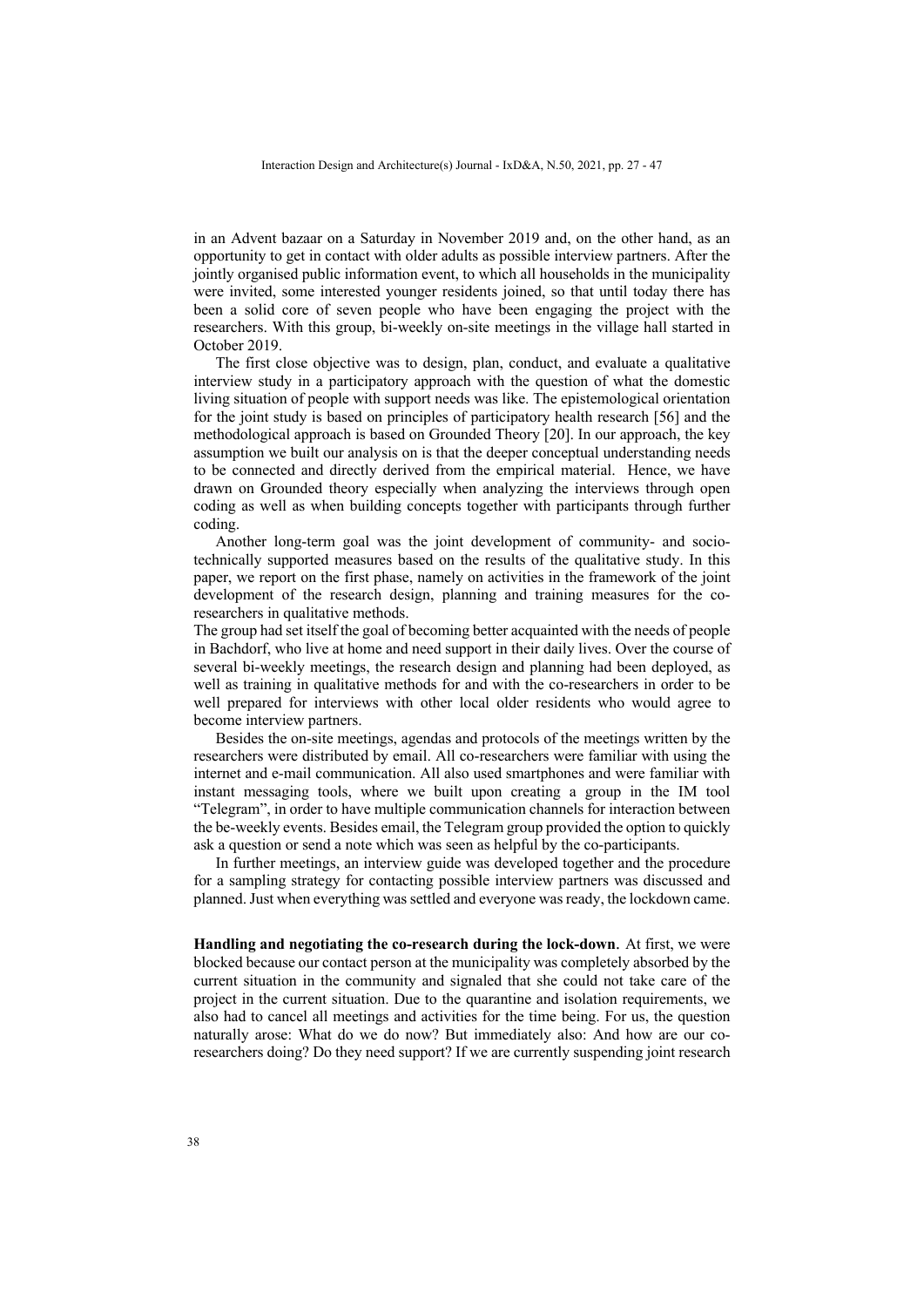activities, can we somehow help them in the current situation, especially the older coresearchers?

One thought was whether support in learning how to use video conferencing tools would be useful so that they can stay in touch with family and friends. The idea was met with interest and we made phone calls and - where desired and possible (especially with younger co-researchers) - video phone calls. In the conversations, however, it became clear that everyone was coping reasonably well with the current situation. Some of them took part in support measures themselves: an older co-researcher, for example, did telephone work for the shopping service of the neighbourhood help service, a younger co-researcher did shopping on call. We learned in the (video) telephone conversations that all co-researchers spent their daily lives during the lock-down phase doing work in and around the house, e.g. gardening. They also went for long walks in nature, made phone calls to friends, or tried out online participation in courses that had taken place on-site before.

In the telephone conversations and by email, we first agreed to wait and see how the situation would develop. We, scientists, were also initially reassured to hear that our co-researchers were doing well. Nevertheless, our co-researchers were impatiently waiting to start with their interviews. We, therefore, suggested that we hold video meetings to discuss how to proceed and to think about arrangements for when it would be possible to visit the interviewees again. During the lockdown, we organised several video meetings via zoom, which not all co-researchers were able or willing to attend. For some co-researchers, the video meetings were interesting and useful to make at least a small step forward with the planned research and to stay tuned. For some, however, we lost them for a short time.

Finally, the end of the first lockdown came. However, indications of very prudent behaviour continued to be published in Switzerland by the government as well as by the research institute. The recommendations were that one should be careful, especially when working with older research partners, and refrain from personal meetings if possible.

**Reflections on participatory research and positioning**. To begin with, the lockdown caused us to question our self-image as action researchers and partly socioinformaticians. The target of action research, as it is also understood by socioinformatics [19, 59] is about addressing relevant social problems of local research partners. Then our attention should shift. After all, we were working with older people, i.e. the vulnerable target group. Moreover, we wanted to do something in this unusual and difficult situation, to be helpful.

However, it turned out that our support was not needed at all. It is true that our inquiries by phone/video calls about well-being were answered benevolently and happily. However, to our astonishment, we heard mostly positive stories of coping with the 'extraordinary' everyday life. Tackling unfinished housework and gardening and long walks in nature were among the positive coping strategies; slow-down was a welcome effect of the crisis. At the same time, the co-researchers expressed regret that family meetings with children and grandchildren were not possible. Videotelephony was able to cushion the painfully felt social distance somewhat.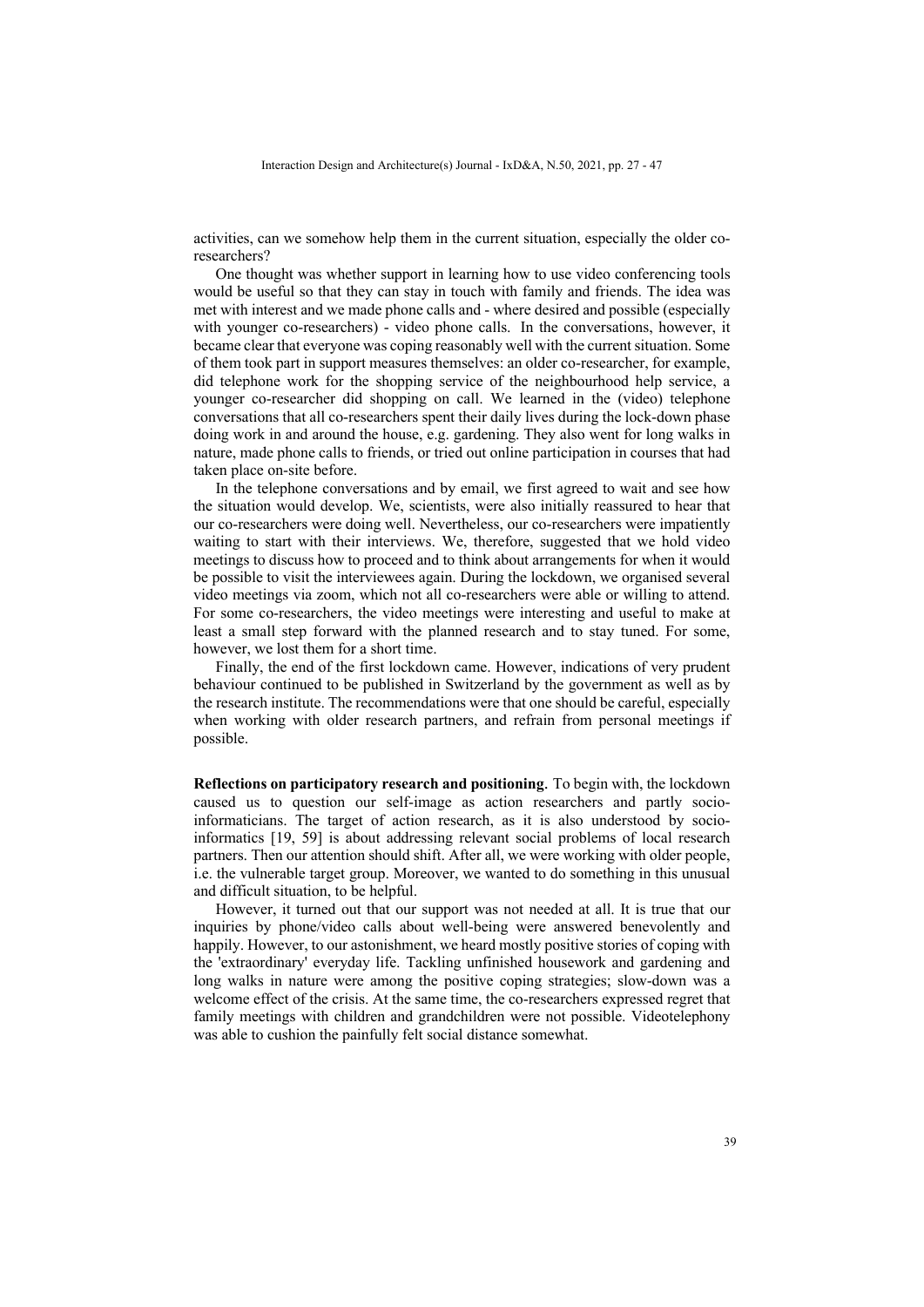As the end of the lockdown approached, we started to negotiate by e-mail and in the video meetings with the co-researchers how their interviews could be conducted using appropriate safety measures and based on the consent of the interviewees. The two scientific researchers had a more cautious attitude than many of the seniors themselves and would have supported the decision to wait even longer; they felt responsible to protect the co-researchers sufficiently, but also did not want to patronize anyone.

The situation highlighted the following facet of researcher positioning: In the literature on co-research with older people, the aspect of empowerment and the goal of an equal footing of all research partners is emphasised. Ultimately, however, a large part of the responsibility remains with the professional researchers, and it is also their responsibility to ensure that co-researchers are able to participate fully in the project (e.g. through empowerment measures). When it comes to taking/giving responsibility, power relations are usually reflected (e.g. who is in charge in the field, negotiating different perspectives of different local partners, local conflicts, etc.). We experienced something different: The high degree of self-determination and competence of our older co-researchers to get through the crisis situation, and in contrast, the perceived uncertainty and caution on our side, led us to hand over our decision-making competencies. The perceived responsibility for the older persons, which was very strong on our side at the beginning (also with/despite the postulate of eye level), changed because we experienced a high level of self-competence and responsibility in the current situation. This had a lasting effect on our relationship and on our perception of our relationships with the co-researchers and our own positioning. We designed and delivered the training in qualitative research methods; we aimed it at laypeople. In the lockdown, we were faced with highly competent people whose judgment we could rely on.

In Bachdorf, under the conditions of Covid-19, the position of the "competent persons" has shifted from the researchers to the co-researchers, as has the direction of empowerment. Because of the competent assessments of the co-researchers and decisions that were negotiated in the group and matured through multi-perspectivity, we were able to continue the research project - with a changed focus - even during the lockdown and immediately continue with the first relaxations.

The examples show that participation is not stative, but is constantly being achieved and also needs constant reflection. Continuing and explicating the relationship between scientific researchers and local co-researchers under the postulate of "eye-level" is a constant search movement and a permanent task, which also needs to be tackled in partnership.

### **4 Discussion**

To sum up, the COVID-19-related breakdowns in both projects with older coresearchers have thus highlighted important conflicts and challenges in participatory research with older people. In particular, the connection of images of Ageing discourses in co-research and co-design can be illuminated more closely by exploring positionality in these case studies.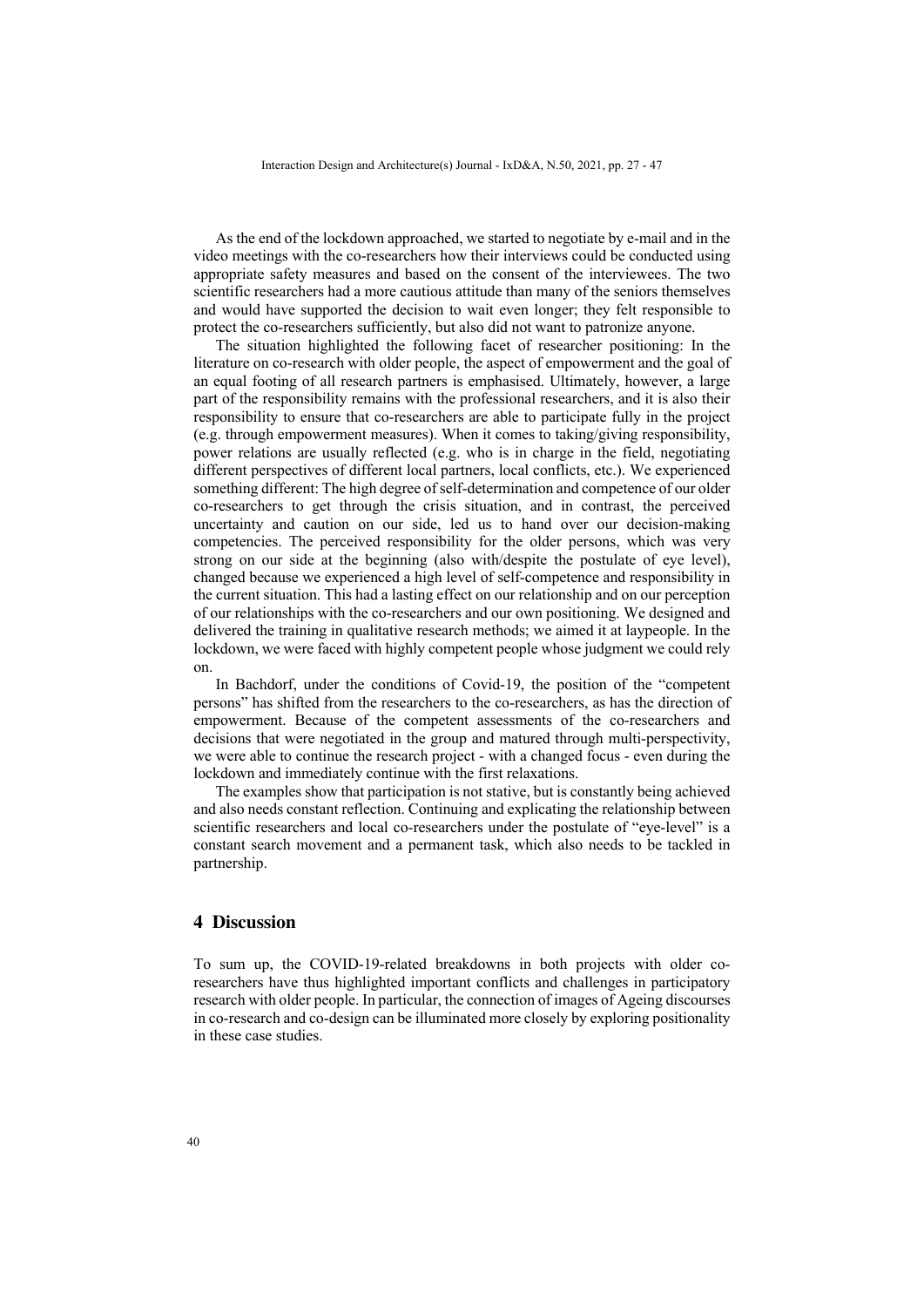**Different projects, different positionalities.** Both projects have been conducting coresearch with older people with the aim of designing socio-digital interventions to improve the quality of life of older people [35]. Project A is about joint research and co-design of measures that address the easy adoption of digital everyday tools through socio-technical measures to promote digital literacy. In Project B, the focus is on possible socio-technical support measures for people with special support needs.

However, both projects are also different in many ways. Each project has a different starting point with regard to the positioning of the scientists and the co-researchers. In Project A, the older participants received an invitation for participating in a project with the university researchers without having initially formulated their own goal, therefore the motivations for participation differed. In Project B, from the beginning the researchers functioned as facilitators, bringing different actors together to enable their collaboration. Another difference lies in the degree of focus on the digital aspect of the projects. In Project A, the use of digital tools is an immediate framework and a decided goal. Meanwhile, in Project B, digital tools are an abstract possibility of an intervention, which can be formulated once later, when the results of the qualitative study are available. They however serve as enablers for joint work during COVID-19. But as a research goal, Project A is much more abstract for the co-researchers than the goal in Project B, which is closely linked to municipal strategies for improving the quality of life of older citizens and thus more directly visible to the co-researchers.

With the concept of positionality, however, we can make important aspects visible that help to think specifically about challenges and possibilities of co-design with older people. In Project B, the aspect of taking responsibility, assumptions, and lived practice became particularly clear. In the case of Project A, even more specifically, translating this into reflections on good ways of supporting the older participants in making sense of digital tools. Namely mutual knowing of older adults' digital devices, appropriate verbal instructions, and relevant social networks.

**Aging discourse and resilience.** Many measures enforced to contain the virus have also contributed to ageism, e.g. discrimination based on age. This is not to suggest that these measures are ineffective or should be abolished. They are guided by the anticipated functional capacity of the immune system of individuals and categorize individuals into certain "risk groups'' on the grounds of scientific assumptions based on probabilities [42, 46]. However, open discourse should be allowed about what negative stereotypes may be directly or indirectly perpetuated and how they should be addressed: 1) The heterogeneity of older people must be considered. Physical functioning and health do not correspond to the image of negative stereotypes; 2) It is unethical and unsustainable to tie medical care, such as intensive care, to old age; 3) Focusing on possible deficits cements negative stereotypes of old age and endangers the cohesion of society. Instead, solidarity must be emphasized. 4) A paternalistic attitude towards older people must be avoided; 5) Digital information and communication technologies should be used by older people to have a social exchange, gain new impressions, get involved and train cognitive skills; 6) Consequences of the COVID-19 crisis should be reflected by gerontology and virology and political decision support should be provided [14, 27].

Even in the research literature exists statements that correspond to negative stereotyping and thus age discrimination (for an overview see [53]). Technologies can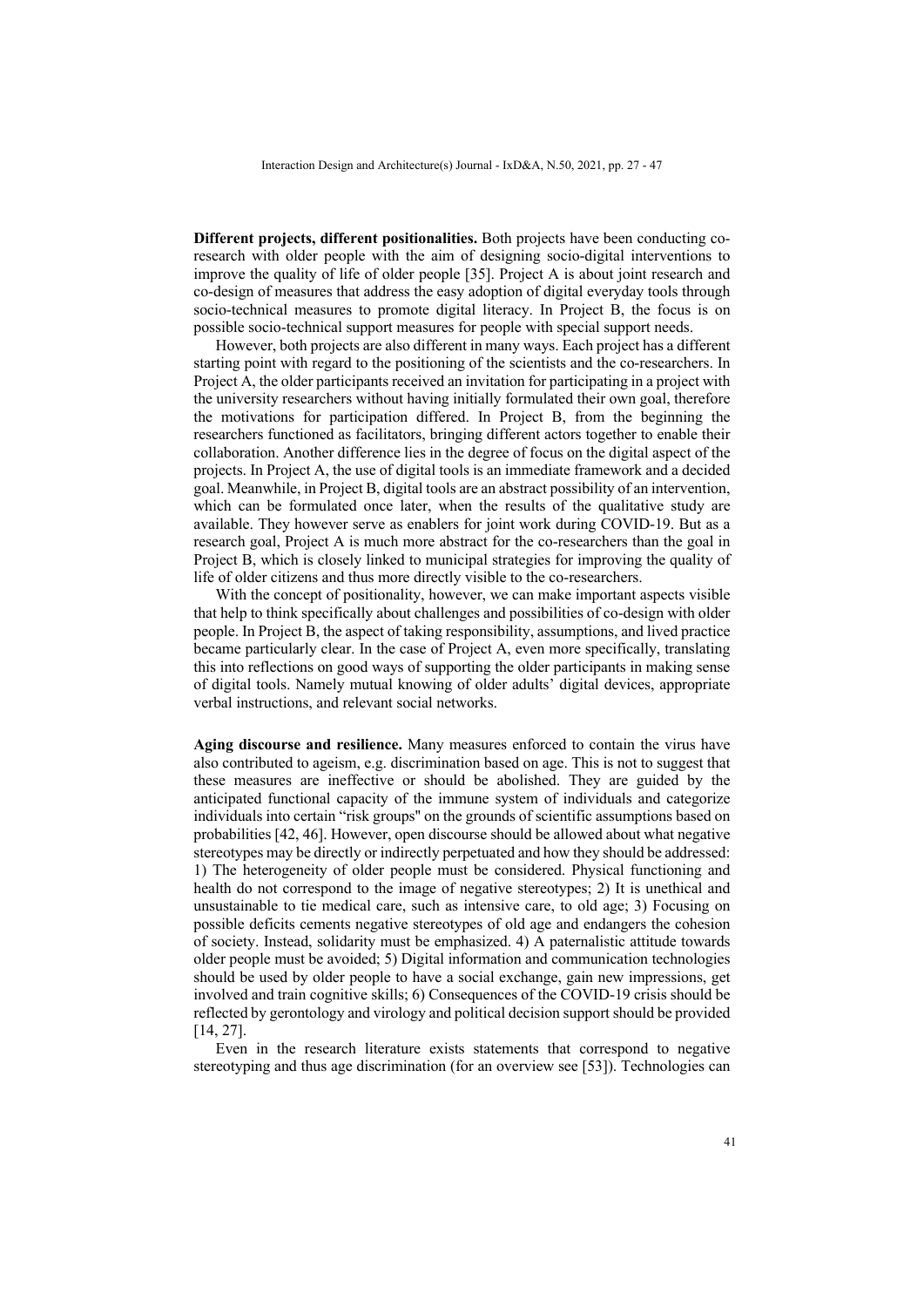be a help regarding the consequences of loneliness and social isolation [37]. In the same context, it is mentioned that older people may not be able to use these technologies. However, this may also correspond to a form of age discrimination that needs further investigation. Our cases illustrate how older individuals have demonstrated during COVID-19 the great importance that resilience practices can have, e.g. coping mechanisms for having mental resistance regarding stressful situations or getting through difficult life situations without lasting impairment. By having greater experience in dealing with crises, it is also easier to cope with the current situation. This is especially true for the negative consequences of loneliness and social isolation [7, 28, 45].

These considerations and views of older people as a highly vulnerable group in the COVID-19 situation are contrasted with further observations that make visible a special degree of resilience of older persons. This range between highly vulnerable and highly adaptable and resilient mirrors a general range for the 65+ group. During the first lockdown, however, it became extremely visible and this form of ambivalence also has implications for our participatory work with older people. Both aspects of vulnerability and resilience were discussed above in co-design contexts and elaborated for two perspectives: on the one hand, the question of the significance and promotion of digital literacy in participatory design in remote situations for people with a tendency to increased vulnerability due to COVID-19; on the other hand, we used the concept of positionality to better understand processes in participatory design, to make the forms of resilience visible and from here to elaborate on current challenges in co-design and co-research.

**User and designer relationship.** The transformed positionality also leads to a different user-designer relationship conception. As we have seen in both cases, participation is something to be constantly negotiated and dynamically changing, in the context of the aging discourses. Currently, participants even in participatory approaches are often conceptualized only as recipients instead of being viewed from a holistic perspective as a whole person [29, 32, 36]. Project B shows the challenges involved in bringing research between researchers and co-researchers on an equal level. This is particularly difficult in times of pandemic, as different negotiation processes exist regarding the risk of contracting COVID-19. This has been seen primarily in the question of whether or not a face-to-face meeting is possible. Initially, it was decided not to do so. However, the older co-researchers then suggested that hygiene measures be followed and that a physical meeting be held under strict precautions. The research team did not want this, but the decision of the older participants was accepted and respected. Thus, there were different structures of expectations that mediated this negotiation process: How should equal research be possible? What is the role of different people's responsibilities in the research process? Project A shows the challenge involved in enabling participants to become competent in digital competence while at the same time not fully being competent in supporting them in doing so. As the situation caused by COVID-19 was new to all people involved in the research project, mutual support and learning were necessary.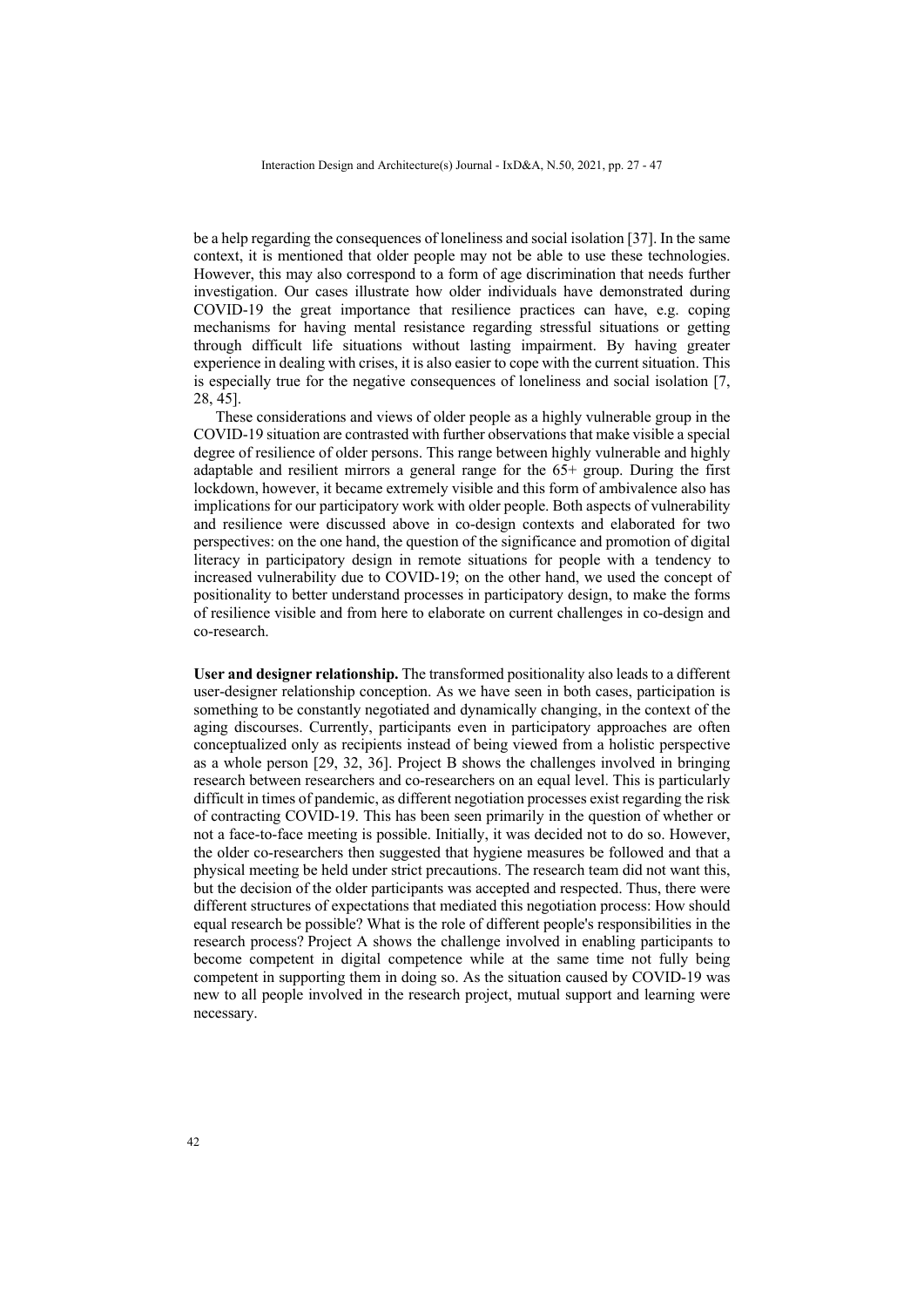# **5 Conclusion: HCI Co-Research with Older Adults in Pandemic Conditions**

In particular, our contribution elaborated on three aspects:

1. We provide observations of appropriation practices of online communication tools, which we applied to support the distributed work in the research project settings with the older co-researchers. Up to now, it is common practice to hold workshops with older co-researchers on site. There are conceptual considerations, for example, on the joint activities as "third space" in a participatory design process [39] with an elaboration of methods that aim at supporting mutual learning between "professional" researchers and community members as co-researchers.

2. The joint practices of professional and community co-researchers have made us reflect on the nature of collaborative work and interaction in the very field of HCI. If we understand participation as a joint achievement between all actors, so the participatory project consists of acts of continuous and iterative negotiations and positionalities. And these projects are framed in micro-practices and contexts but are also influenced by policies and discourses (e.g., socio-cultural contexts). Modes of positioning have been strongly affected by COVID-19, and the modes of participation (according to the ladder of participation by [1]) have been subject to changes. The COVID-19 situation established a new lens on the interactions between researchers and the co-researchers in regard to achieving equivocal relationships and to taking and delegating responsibility.

3. Our empirical insights and methodological reflections are strongly linked to the current social models, namely to the question of how older people should behave in the pandemic situation and what risk potential they face. Here, multi-perspective discourse lines can be observed: if older people were initially in the foreground as a risk group, with prescribed measures such as physical distancing, the focus was initially on their high vulnerability. On the other hand, many older people have come through the crisis/lockdown well, sometimes better than younger people, building on their previous experiences with different crises. This new discourse points out the high degree of resilience that older people also possess and can apply by various coping mechanisms.

In the future, it is open how we can continue to design and conduct participatory research in HCI in new challenging situations. With our empirical, methodological, and analytical-conceptual considerations, we would like to contribute to the understanding of participation as "joint achievement" even under crisis conditions and to consider how the facets of resilience and vulnerabilization can advance our thinking about supporting socio-technical infrastructures for participatory research and work alliances in the field of "IT for aging societies''.

Apart from the obvious inconveniences, which are more than evident from the COVID-19 crisis, we can also learn a lot of things from the pandemic. We need only think about what our daily lives would have been like if the pandemic had started ten, twenty, or thirty years ago [31]. How would we have managed our daily lives if we did not have the technology that we currently use on a daily basis? We see that despite justified criticism and disadvantages, technology also shows its positive side that enables us to get in contact with other people, to attend events, or to educate ourselves.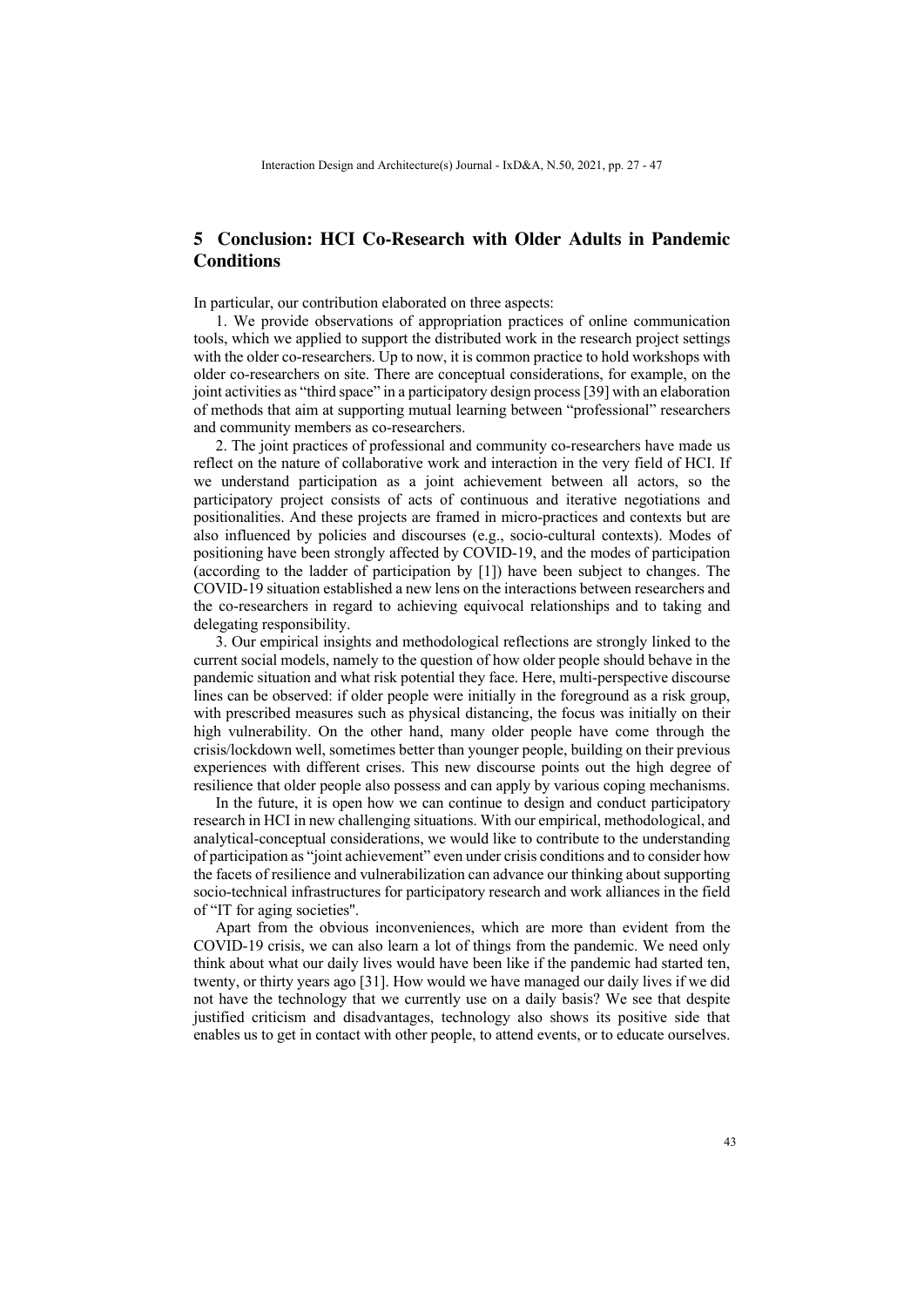All in all, it is currently true for our research that we as HCI researchers have to expand the scope within community-based participatory co-research and, against the current background, reflect and implement them permanently and flexibly. We experience this also at our organizational level/university: consulting of students, PhDs, peer coaching on research methods/ remote user research is changing due to the pandemic. Furthermore, work, communication, coordination, and cooperation are now part of the home office. We have our own problems, cannot and sometimes do not want to be in the role of action researchers all the time. It can also be overwhelming.

Moreover, not everything can be switched one-to-one to remote. Particularly with digitally non-affine users, we must look very carefully at how much individual support can be provided and how participation in the group activity can be sustained. It is often a fine line and requires an extremely high flexibility of the researchers, but also high frustration tolerance of the participants (even more than was necessary before COVID-19).

For us the question still remains unanswered: how can the cooperation be sustained and fostered in the long term? Nevertheless, we also see potentials and opportunities: how can our work address real needs even better? Strengthening digital sovereignty is an extremely important goal. In the future, consideration may also be given to referring to video recordings or diaries written by the actors in the field [9]. There are also challenges in this respect, but we are at first steps towards continuing our research in this way (e.g., we are conducting a study with robotic pets in a nursing home with caregivers collecting the data since we cannot enter the house due to COVID-19).

**Acknowledgments.** The empirical work reported in this paper has been based on two projects, ACCESS and SFB. Research conducted within project ACCESS has been funded by JPI MYBL within Horizon 2020, the EU Framework Programme for Research and Innovation, under Grant Agreement nr 643850. SFB project was funded the Deutsche Forschungsgemeinschaft (DFG, German Research Foundation) – Project-ID 262513311 – SFB 1187. Finally, a special thanks goes to our participants and coresearchers, because without their contribution, our research would not be possible.

### **References**

- 1. Arnstein, S.R.: A Ladder Of Citizen Participation. *Journal of the American Institute of Planners*. 35, 4, pp. 216–224 (1969)
- 2. Birken, T., Pelizäus-Hoffmeister, H., Schweiger, P. and Sontheimer, R.: Technik für ein selbstbestimmtes Leben im Alter – eine Forschungsstrategie zur kontextintegrierenden und praxiszentrierten Bedarfsanalyse. (2017). DOI:https://doi.org/10.17169/fqs-19.1.2871.
- 3. Blomberg, J. and Karasti, H.: Reflections on 25 Years of Ethnography in CSCW. *Computer supported cooperative work: CSCW: an international journal*. 22, 4, pp. 373–423 (2013)
- 4. Bourdieu, P. and Wacquant, L.J.D.: *An Invitation to Reflexive Sociology*. University of Chicago press (1992)
- 5. Brocke, J., Simons, A., Niehaves, B., Riemer, K., Plattfaut, R. and Cleven, A.: Reconstructing the giant: On the importance of rigour in documenting the literature search process. *ECIS*. (2009)
- 6. Bucher, T., Helmond, A. et al.:The affordances of social media platforms. *The SAGE handbook of social media*., pp. 233–253 (2017)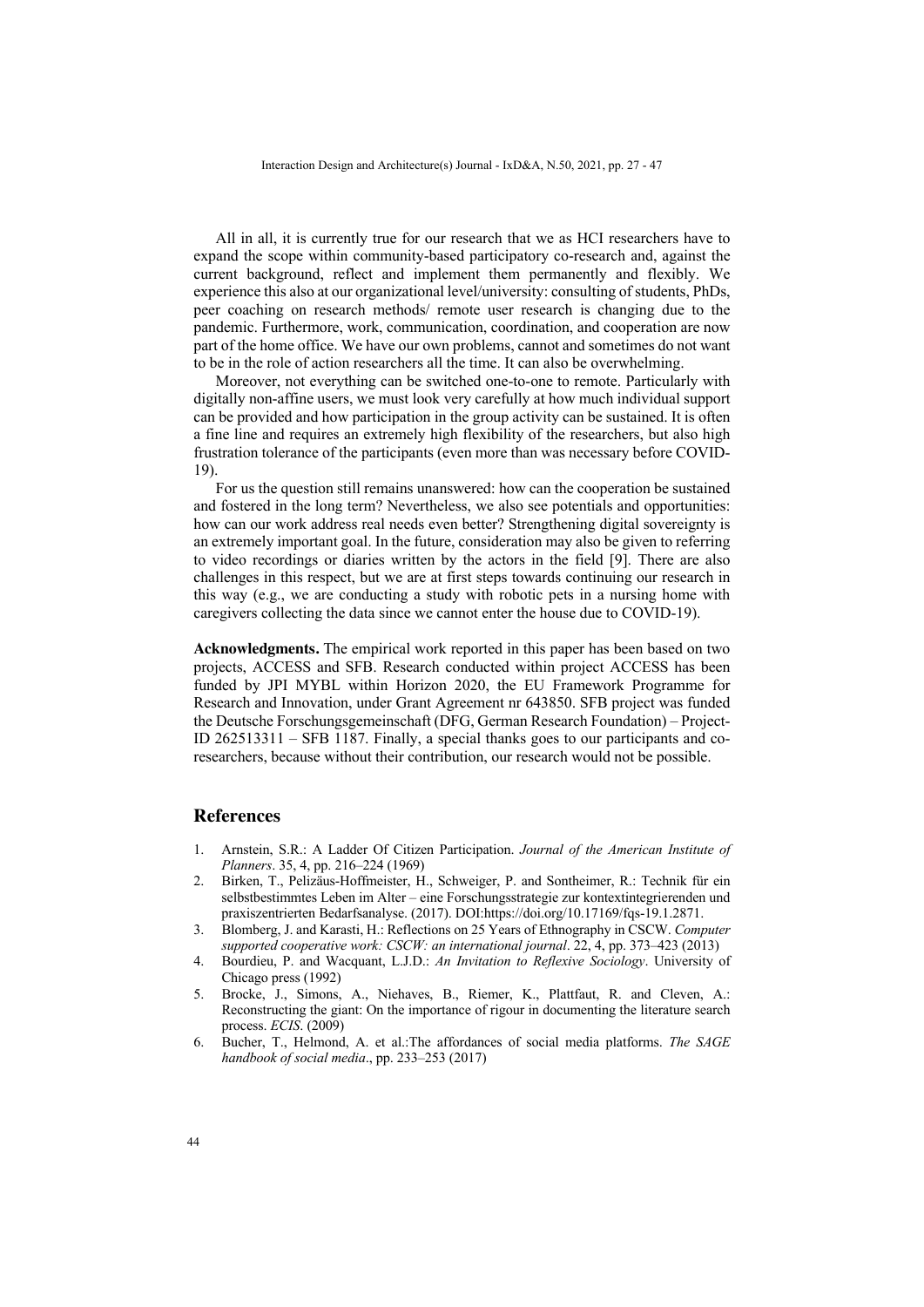- 7. Carstensen, L.L., Shavit, Y.Z. and Barnes, J.T.: Age Advantages in Emotional Experience Persist Even Under Threat From the COVID-19 Pandemic. *Psychological science*. 31, 11, pp. 1374–1385 (2020)
- 8. Cerna, K. and Müller, C.: Making online participatory design work: Understanding the digital ecologies of older adults. *Proceedings of 19th European Conference on Computer-Supported Cooperative Work* (2021)
- 9. Chien, W.-C., Hassenzahl, M. and Welge, J.: Sharing a Robotic Pet as a Maintenance Strategy for Romantic Couples in Long-Distance Relationships.: An Autobiographical Design Exploration. *Proceedings of the 2016 CHI Conference Extended Abstracts on Human Factors in Computing Systems* (New York, NY, USA), pp. 1375–1382 (2016)
- 10. Compagna, D.: Partizipation und Moderne: Nutzerorientierte Technikentwicklung als missverstandene Herausforderung. *Alter und Technik: Sozialwissenschaftliche Befunde und Perspektiven*. H. Künemund and U. Fachinger, eds. Springer Fachmedien Wiesbaden. pp. 177–206 (2018)
- 11. Cooper, H.M.: Organizing knowledge syntheses: A taxonomy of literature reviews. *Knowledge in Society*. 1, 1, p. 104 (1988)
- 12. Corona Chronotopes: *https://culanth.org/fieldsights/corona-chronotopes*. Accessed: 2021- 03-31.
- 13. COVID-19 and loneliness: Can we do anything about it? *https://www.elsevier.com/connect/covid-19-and-loneliness-can-we-do-anything-about-it*. Accessed: 2021-03-31.
- 14. Ehni, H.-J. and Wahl, H.-W.: Six Propositions against Ageism in the COVID-19 Pandemic. *Journal of aging & social policy*. 32, 4-5, pp. 515–525 (2020)
- 15. Endter, C.: Skripting age the negotiation of age and aging in ambient assisted living. *Ageing and Technology*. transcript Verlag. pp. 121–140 (2016)
- 16. England, K.V.L.: Getting personal: Reflexivity, positionality, and feminist research∗. *The Professional geographer: the journal of the Association of American Geographers*. 46, 1, pp.80–89 (1994)
- 17. Fitzpatrick, G. and Ellingsen, G.: A Review of 25 Years of CSCW Research in Healthcare: Contributions, Challenges and Future Agendas. *Computer supported cooperative work: CSCW: an international journal*. 22, 4, pp. 609–665 (2013)
- 18. Fontanet, A., Autran, B., Lina, B., Kieny, M.P., Karim, S.S.A. and Sridhar, D.: SARS-CoV-2 variants and ending the COVID-19 pandemic. *The Lancet*. 397, 10278, pp. 952–954 (2021)
- 19. Gauthier, M. and Durocher, M.: A food blog created by and for elders: a political gesture informed by the normative injunctions to eat and age well. *IxD&A Journal*. pp. 75--92 (2018).
- 20. Glaser, B.G. and Strauss, A.L.: *The Discovery of Grounded Theory: Strategies for Qualitative Research*. Aldine Publishing Company (1967)
- 21. Greenhalgh, T., Shaw, S., Wherton, J., Hughes, G., Lynch, J., A'Court, C., Hinder, S., Fahy, N., Byrne, E., Finlayson, A., Sorell, T., Procter, R. and Stones, R.: SCALS: a fourthgeneration study of assisted living technologies in their organisational, social, political and policy context. *BMJ open*. 6, 2, e010208 (2016)
- 22. Hill, V.J.: Digital citizenship in participatory culture. *Integrating an Awareness of Selfhood and Society into*. (2017).
- 23. Hornung, D., Müller, C., Shklovski, I., Jakobi, T. and Wulf, V.: Navigating Relationships and Boundaries: Concerns around ICT-uptake for Elderly People. *Proceedings of the 2017 CHI Conference on Human Factors in Computing Systems* (New York, NY, USA, May 2017), pp. 7057–7069 (2017)
- 24. Hudson, J., Ungar, R., Albright, L., Tkatch, R., Schaeffer, J. and Wicker, E.R.: Robotic Pet Use Among Community-Dwelling Older Adults. *The journals of gerontology. Series B, Psychological sciences and social sciences*. 75, 9 (Oct. 2020) pp. 2018–2028 (2020)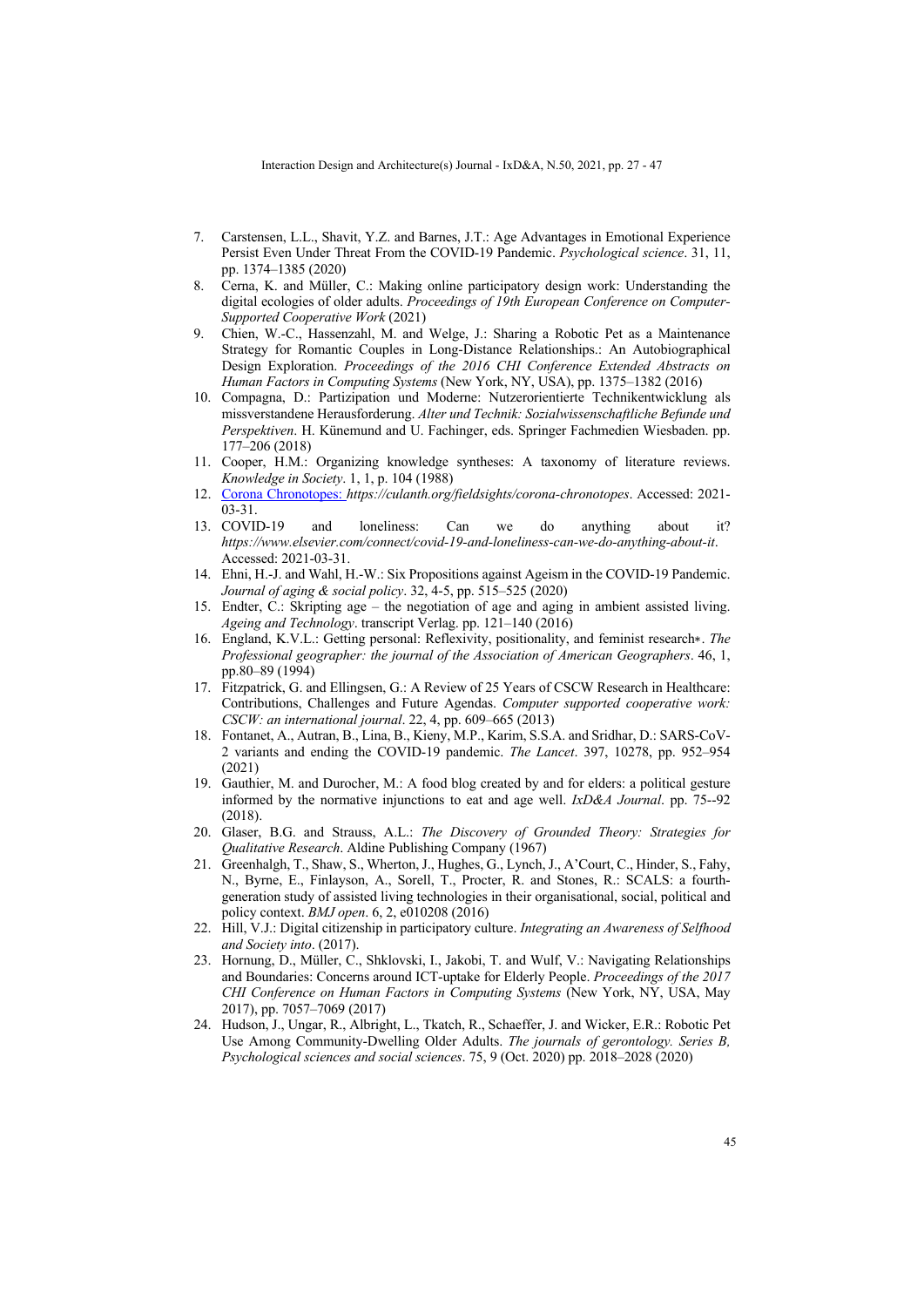- 25. Joshi, S.G. and Bratteteig, T.: Assembling Fragments into Continuous Design: On Participatory Design with Old People. (2015). DOI:https://doi.org/10.1007/978-3-319- 21783-3\_2.
- 26. Jung, H., Stolterman, E., Ryan, W., Thompson, T. and Siegel, M.: Toward a framework for ecologies of artifacts: how are digital artifacts interconnected within a personal life? *Proceedings of the 5th Nordic conference on Human-computer interaction building bridges - NordiCHI '08* (New York, New York, USA, 2008).
- 27. Katulanda, P., Dissanayake, H.A., Ranathunga, I., Ratnasamy, V., Wijewickrama, P.S.A., Yogendranathan, N., Gamage, K.K.K., de Silva, N.L., Sumanatilleke, M., Somasundaram, N.P. and Matthews, D.R.: Prevention and management of COVID-19 among patients with diabetes: an appraisal of the literature. *Diabetologia*. 63, 8, pp. 1440–1452 (2020)
- 28. Klaiber, P., Wen, J.H., DeLongis, A. and Sin, N.L.:. The Ups and Downs of Daily Life During COVID-19: Age Differences in Affect, Stress, and Positive Events. *The journals of gerontology. Series B, Psychological sciences and social sciences*. 76, 2, e30–e37 (2021)
- 29. Lazar, A., Edasis, C. and Piper, A.M.: A Critical Lens on Dementia and Design in HCI. *Proceedings of the 2017 CHI Conference on Human Factors in Computing Systems* (New York, NY, USA, May 2017), pp. 2175–2188 (2017)
- 30. Liamputtong, P.: *Researching the Vulnerable*. SAGE (2007)
- 31. Life after corona and the rapid digitisation of human experiences: *https://www.bi.edu/research/business-review/articles/2020/04/life-after-corona-and-therapid-digitisation-of-human-experiences/*. (2020) Accessed: 2021-03-31.
- 32. Lindemann, G.: The Double Understanding of Norms and the Prospectives of Current Socio-technical Developments (2019). DOI:https://doi.org/10.3217/978-3-85125-668-0-15.
- 33. Luff P. Hindmarsh J. Heath, C.: *Workplace studies: Recovering work practice and informing system design*. Cambridge university press (2000)
- 34. Manohar, N., Liamputtong, P., Bhole, S. and Arora, A: Researcher Positionality in Cross-Cultural and Sensitive Research. *Handbook of Research Methods in Health Social Sciences*. P. Liamputtong, ed. Springer Singapore. pp. 1–15 (2017)
- 35. Meis, M., Krueger, M., Gablenz, P. v., Holube, I., Gebhard, M., Latzel, M. and Paluch, R.: Development and Application of an Annotation Procedure to Assess the Impact of Hearing Aid Amplification on Interpersonal Communication Behavior. *Trends in Hearing*. 22, (2018), 2331216518816201.
- 36. Meurer, J., Müller, C., Simone, C., Wagner, I. and Wulf, V.: Designing for Sustainability: Key Issues of ICT Projects for Ageing at Home. *Computer supported cooperative work: CSCW: an international journal*. 27, 3, pp. 495–537 (2018)
- 37. Moore, R.C. and Hancock, J.T.: Older Adults, Social Technologies, and the Coronavirus Pandemic: Challenges, Strengths, and Strategies for Support. *Social Media + Society*. 6, 3 (2020), 2056305120948162.
- 38. Moser, S.: Personality: a new positionality? *Area*. 40, 3, pp. 383–392 (2008)
- 39. Muller, M. and Druin, A.: Participatory Design: The Third Space in HCI. *The Human-Computer Interaction Handbook: Fundamentals, Evolving Technologies and Emerging Applications. Human Factors and Ergonomics,*. pp. 1125–1153 (2002)
- 40. Neven, L.: "But obviously not for me": robots, laboratories and the defiant identity of elder test users. *Sociology of health & illness*. 32, 2, pp. 335–347 (2010)
- 41. Neven, L. and Peine, A.: From Triple Win to Triple Sin: How a Problematic Future Discourse is Shaping the Way People Age with Technology. *Societies*. 7, 3, pp. 1–11 (2017)
- 42. Nikolich-Zugich, J., Knox, K.S., Rios, C.T., Natt, B., Bhattacharya, D. and Fain, M.J.: SARS-CoV-2 and COVID-19 in older adults: what we may expect regarding pathogenesis, immune responses, and outcomes. *GeroScience*. 42, 2, pp. 505–514 (2020)
- 43. Ogonowski, C., Jakobi, T., Müller, C. and Hess, J.: *PRAXLABS: A sustainable framework for user-centered ICT development Cultivating research experiences from Living Labs in the home*. Oxford University Press (2018)